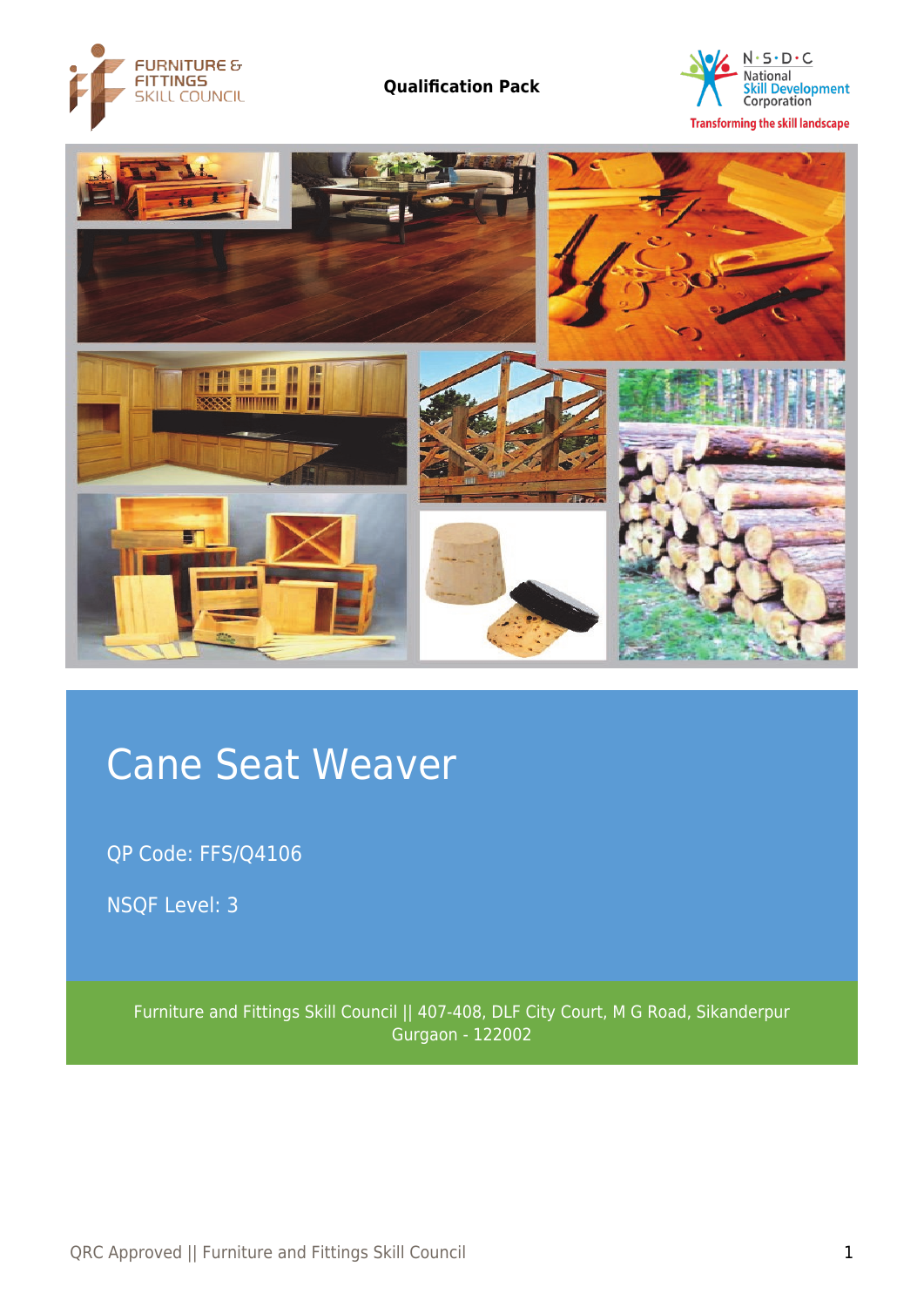



# **Contents**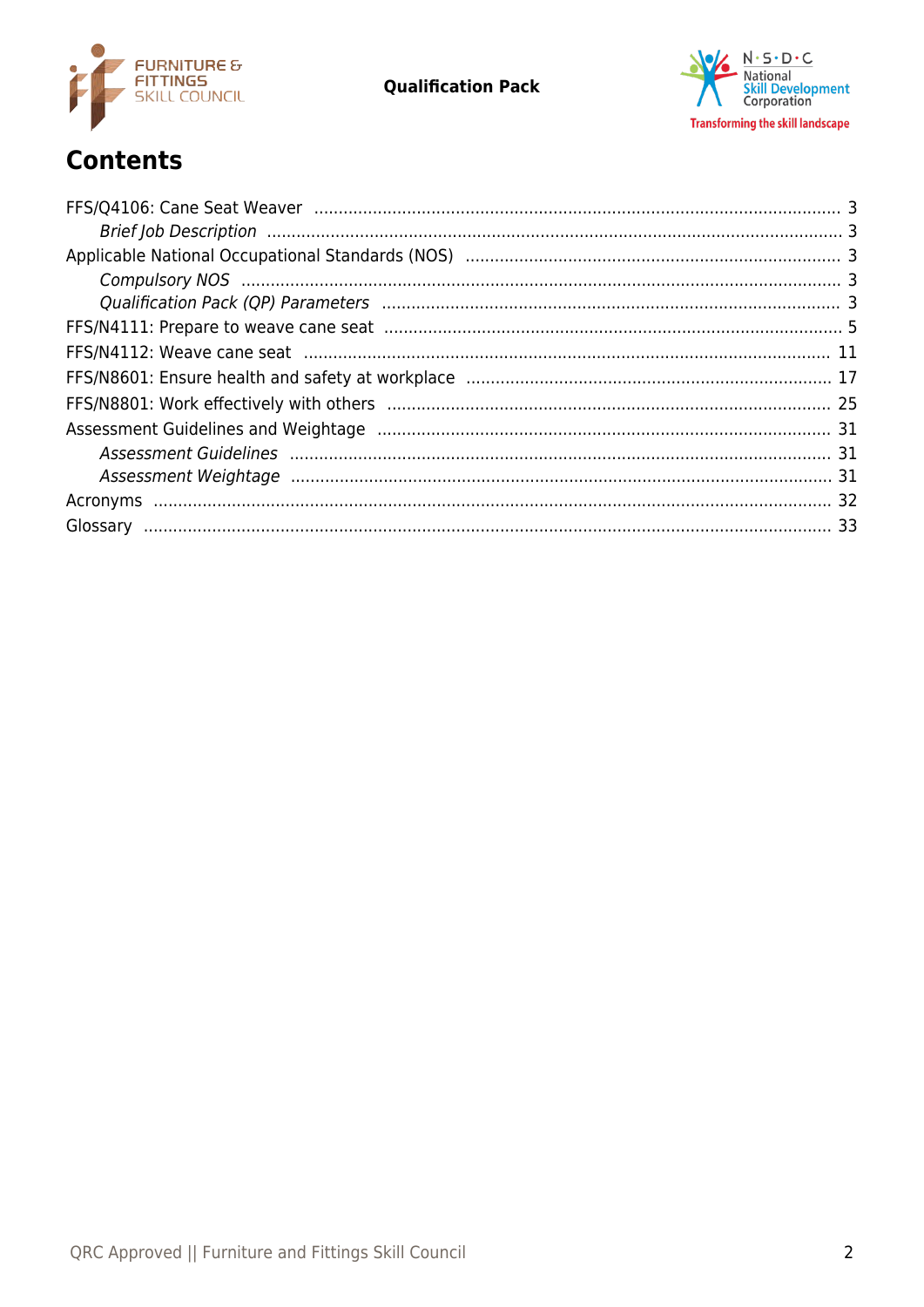



# <span id="page-2-0"></span>**FFS/Q4106: Cane Seat Weaver**

### <span id="page-2-1"></span>**Brief Job Description**

Cane seat weaver weaves cane on chairs with small holes drilled through the frame around the seat opening .If these seats are carefully woven, they will be strong and wear well, hence it require lot of precision in work.

### **Personal Attributes**

The person should have the eye for details and be able to work for long hours in sitting position. He should have hand flexibility to use various hand tools used for weaving. He should be able to take and comply with instructions and should be result oriented with positive attitude.

# <span id="page-2-2"></span>**Applicable National Occupational Standards (NOS)**

#### <span id="page-2-3"></span>**Compulsory NOS:**

- 1. [FFS/N4111: Prepare to weave cane seat](#page-4-0)
- 2. [FFS/N4112: Weave cane seat](#page-10-0)
- 3. [FFS/N8601: Ensure health and safety at workplace](#page-16-0)
- 4. [FFS/N8801: Work effectively with others](#page-24-0)

# <span id="page-2-4"></span>**Qualification Pack (QP) Parameters**

| <b>Sector</b>                                             | Furniture & Fittings                            |
|-----------------------------------------------------------|-------------------------------------------------|
| <b>Sub-Sector</b>                                         | <b>Bamboo and Cane Furniture</b>                |
| <b>Occupation</b>                                         | Cane Weaving                                    |
| <b>Country</b>                                            | India                                           |
| <b>NSQF Level</b>                                         | 3                                               |
| <b>Aligned to NCO/ISCO/ISIC Code</b>                      | NCO-2015/7317.0500                              |
| <b>Minimum Educational Qualification &amp; Experience</b> | 5th Class<br>0R<br>5th Class<br>0R<br>5th Class |
| <b>Minimum Level of Education for Training in School</b>  |                                                 |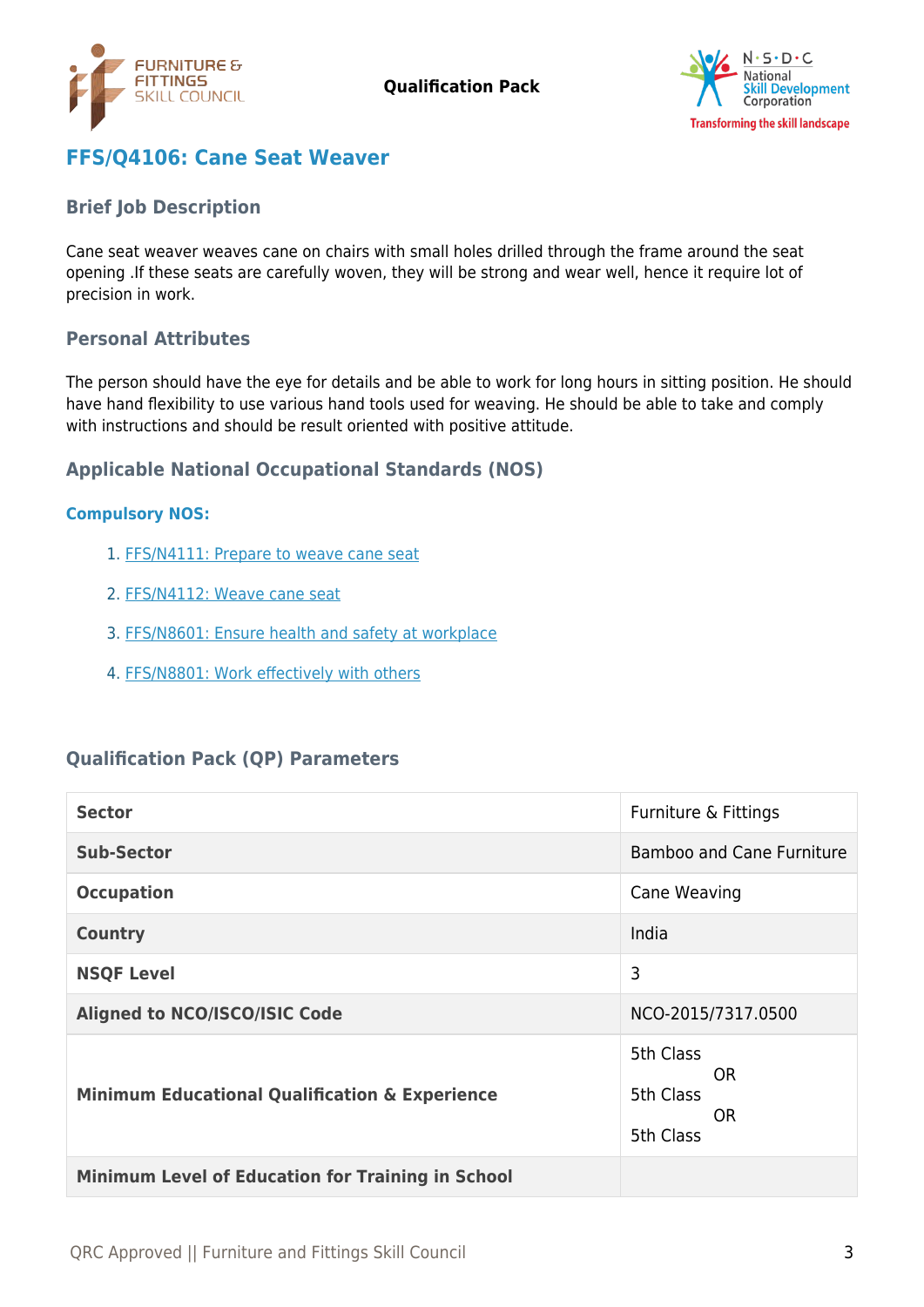



| <b>Pre-Requisite License or Training</b> | NА         |
|------------------------------------------|------------|
| <b>Minimum Job Entry Age</b>             | 18 Years   |
| <b>Last Reviewed On</b>                  | 05/05/2016 |
| <b>Next Review Date</b>                  | 31/03/2020 |
| <b>NSQC Approval Date</b>                |            |
| <b>Version</b>                           | 1.0        |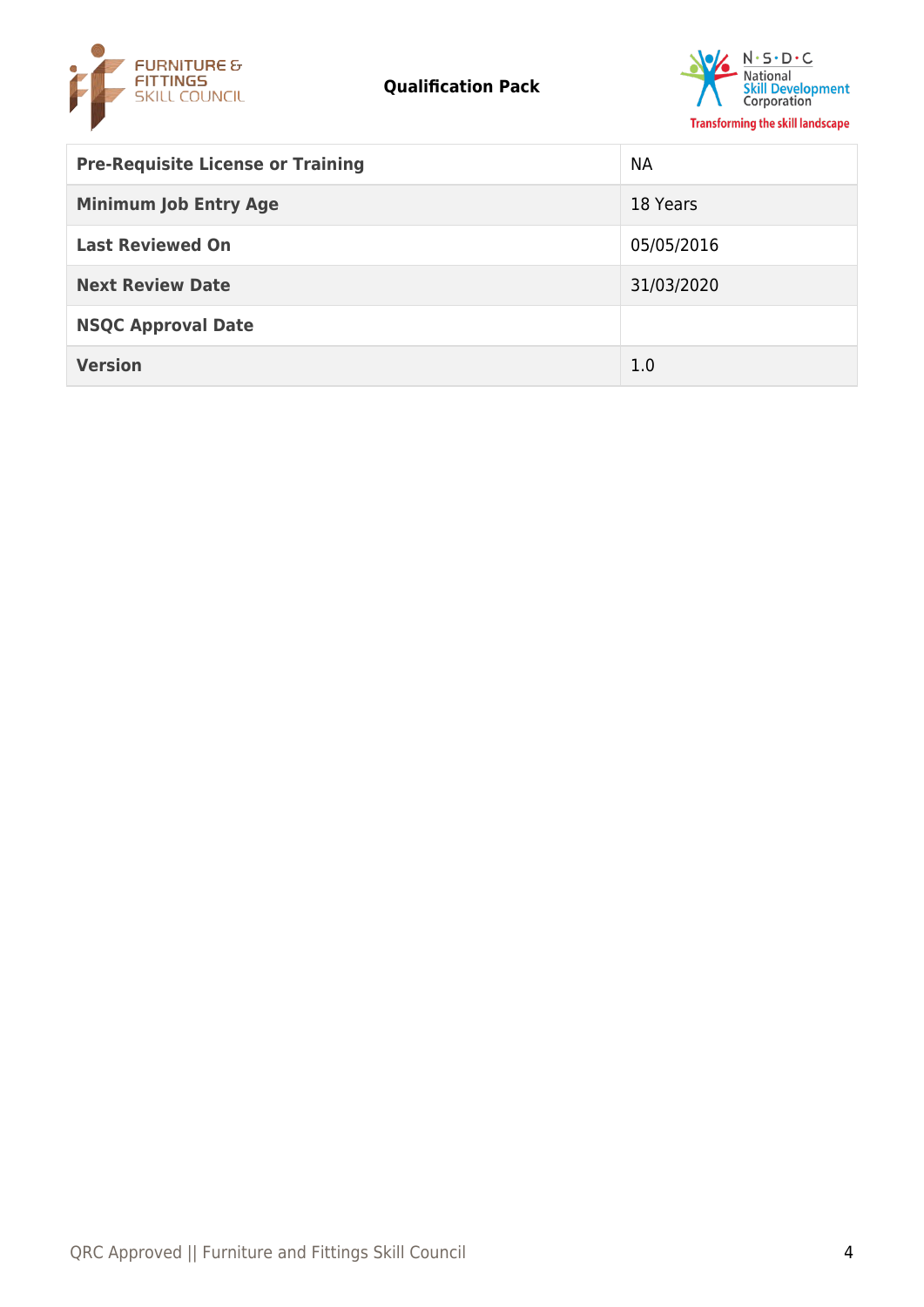



# <span id="page-4-0"></span>**FFS/N4111: Prepare to weave cane seat**

# **Description**

Cane seat weaver weaves cane on chairs with small holes drilled through theframe around the seat opening .If these seats are carefully woven, they will be strong and wear well,hence it require lot of precision in work. This unit covers the key skills and knowledge required to plan and prepare for weaving the cane seat on chair frame

### **Scope**

This unit/task covers the following:

- Understand the work requirement
- Prepare work area for to weave
- Cane treatment before weaving

# **Elements and Performance Criteria**

#### Understand the work requirement

To be competent, the user/individual on the job must be able to:

- PC1. obtain job instructions from responsible personnelJob instruction: design, type of cane, type of chair frame, type of weave etc.
- **PC2.** interact with supervisor in order to understand the client requirement
- **PC3.** read and confirm that the given instructions and design are complete and correct
- **PC4.** plan out an efficient sequence of work as per the job requirement and specification

### Prepare work area for to weave

To be competent, the user/individual on the job must be able to:

- **PC5.** obtain appropriate tools and material suitable to carry out the given taskshand tools: e.g. scissors, keyhole saw or shears, awl, ice-pick, knitting needle, wood file, steel rule, pencil, wooden pegs, long nose pliers, bowl, cloth, clamps, knife, razor blade, tack hammer, dull knife, weave rite tool, file etc. material: e.g. cane, binder, glycerin, water
- **PC6.** report on any shortage or defect of tools and materials to the concerned person before commencement of work
- **PC7.** check that the selected tools & machines are in safe working condition and ready for use
- **PC8.** check the chair frame for any defects before weaving
- **PC9.** remove dirt or excess material from the frame holes and seat rail before weaving
- **PC10.** use a file to round the inside of the frame so no sharp edges will cut the cane while weaving
- **PC11.** check and give the frame for refinish if required

#### Cane treatment before weaving

To be competent, the user/individual on the job must be able to:

- **PC12.** check the cane before weaving for any defects
- **PC13.** prepare appropriate solution for cane treatmentAppropriate solution: mix 11/2 tablespoon of glycerin in one cup of water (10% glycerin solution)
- **PC14.** treat the cane with glycerin and water solution for appropriately timeAppropriate time: min of 15-20 min or till it become soft and pliable for weaving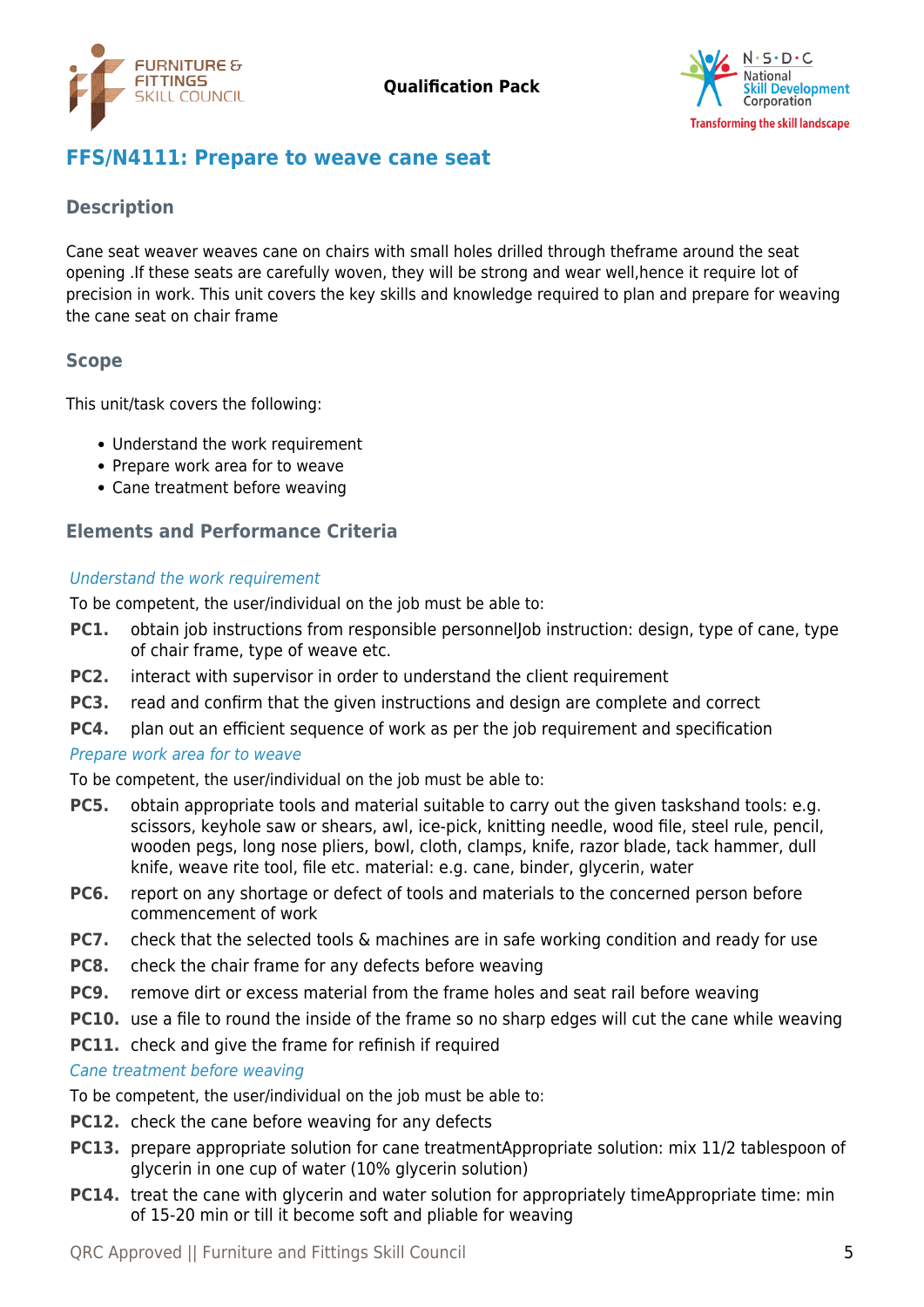



- **PC15.** keep the work area clean as wet cane will collect dirt from an unclean floor
- **PC16.** wipe the cane using a cloth before weaving

# **Knowledge and Understanding (KU)**

The individual on the job needs to know and understand:

- **KU1.** applicable legislation, standards, policies, and procedures followed in the company
- **KU2.** one's roles, responsibilities and expectations of the job
- **KU3.** the organizations rules, codes, guidelines and standards
- **KU4.** statutory responsibilities, organizational legislation and regulations
- **KU5.** contact person in case of queries on procedure or products
- **KU6.** method to handle tools and equipment safely and the health and safety implications of not doing so
- **KU7.** escalation matrix
- **KU8.** grievance handling as per organizational procedures
- **KU9.** relevant health and safety requirements applicable in the work place
- **KU10.** point of contact to obtain work related instructions, clarifications and support
- **KU11.** importance of following health, hygiene, safety
- **KU12.** importance of following quality standards
- **KU13.** organizational procedure and government policy of waste disposal
- **KU14.** work target and review mechanism in the organization
- **KU15.** general rules and regulations in a bamboo and cane sector
- **KU16.** different type of chair frames and their weaving requirement
- **KU17.** different type of cane used for weaving
- **KU18.** importance of using personal protective equipment appropriate to the work
- **KU19.** hazards and risks associated with furniture making and how to minimize accidents and injury to self and others
- **KU20.** importance of maintaining healthy work environment
- **KU21.** different types of tools, machines and material and their useshand tools: e.g. scissors, keyhole saw or shears, awl, ice-pick, knitting needle, wood file, steel rule, pencil, wooden pegs, long nose pliers, bowl, cloth, clamps, knife, razor blade, tack hammer, dull knife, weave rite tool, file etc. material: e.g. cane, binder, glycerin, water
- **KU22.** how to read work instructions and specification correctly and accurately
- **KU23.** ones own roles and responsibility at work place
- **KU24.** methods used to identify defects
- **KU25.** relevant methods used to rectify defects
- **KU26.** safe disposal of waste materials
- **KU27.** cleaning and maintenance procedures
- **KU28.** safety procedures to be followed as applicable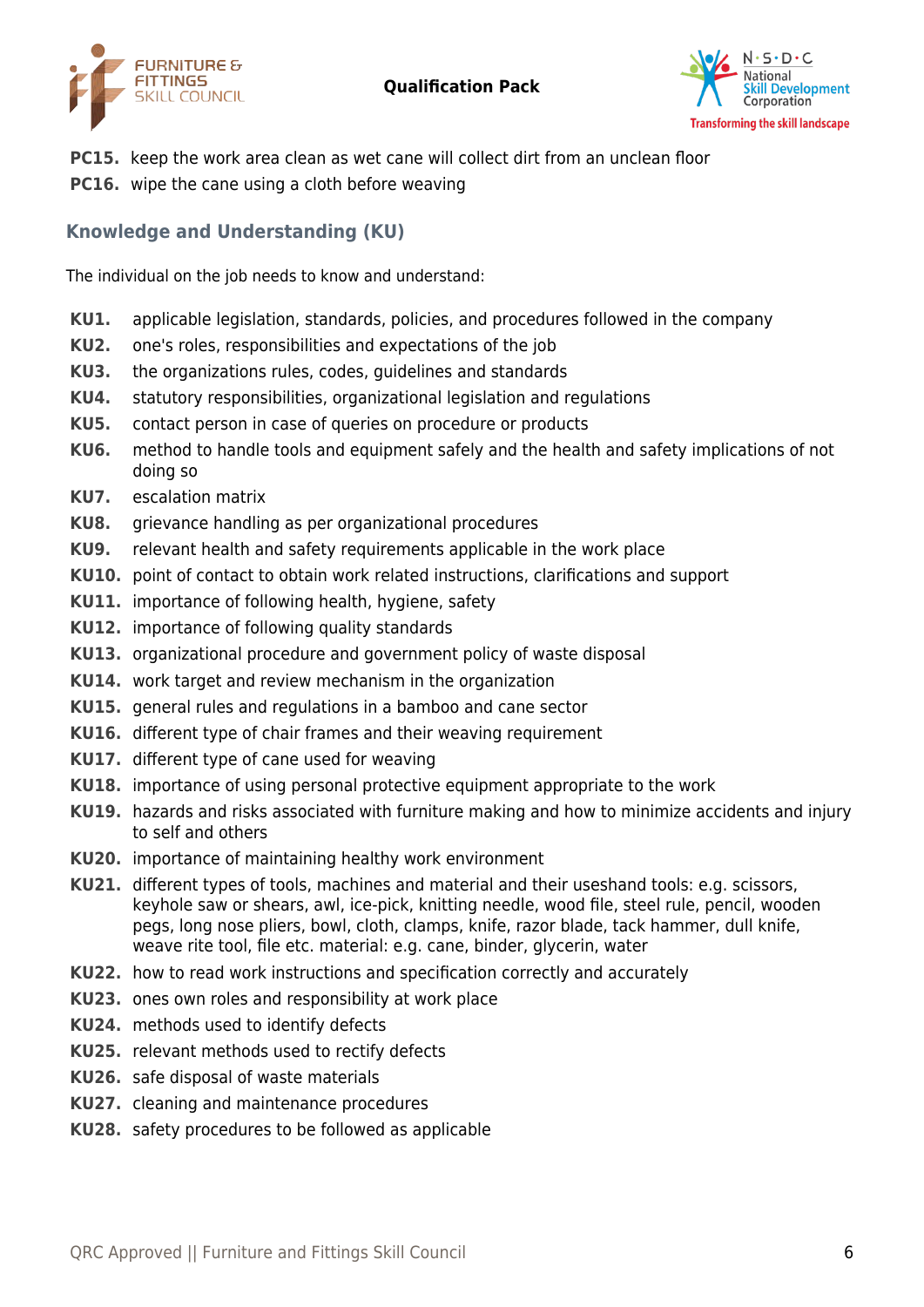



- **KU29.** type of hazards and risk at work place and procedures for dealing with them hazards: poorly designed and rusted tools, repetitive movements, and stressful working conditions including insufficient rest periods, inadequate lighting and poor temperature control, sharp/pointed tools like knifes, saw, hammer, etc
- **KU30.** common mistakes in handling of materials that affect the quality of work
- **KU31.** process to prepare the chair frame for cane seat weaving how to prepare appropriate solution for cane treatment
- **KU32.** process of cane treatment

# **Generic Skills (GS)**

User/individual on the job needs to know how to:

- **GS1.** write in Hindi or local language
- **GS2.** fill logs, forms and formats in local language or Hindi for recording quantity and quality of work figures, defects and other related information, etc. whenever needed
- **GS3.** fill formats, logs and forms related to work in local language or Hindi/English
- **GS4.** document measurement appropriately whenever required
- **GS5.** read instructions from supervisor provided in local language or Hindi
- **GS6.** read and understand manufacturers instructions and job specifications
- **GS7.** interpret pictorial representations and written signs or instructions
- **GS8.** read and interpret numbers written in Hindi or local language
- **GS9.** understand safety symbols and basic warning signs wherever needed
- **GS10.** communicate effectively with team members, supervisors, managers etc.
- **GS11.** seek clarification on any unclear instructions in locally understood language
- **GS12.** take decisions of once own roles and responsibilities
- **GS13.** decide on material requirement for related to once work
- **GS14.** decide on to accept or reject a work piece on the basis of quality parameter
- **GS15.** plan and organize own work in a way that all activities are completed in time and as per specifications
- **GS16.** plan work as per job specification
- **GS17.** plan and organize cleaning and maintenance activities
- **GS18.** work and deliver output as per client requirement
- **GS19.** identify any defects in materials, tools and equipment and ways to resolve them
- **GS20.** determine timely correction of errors to minimize rejection of pieces or re-work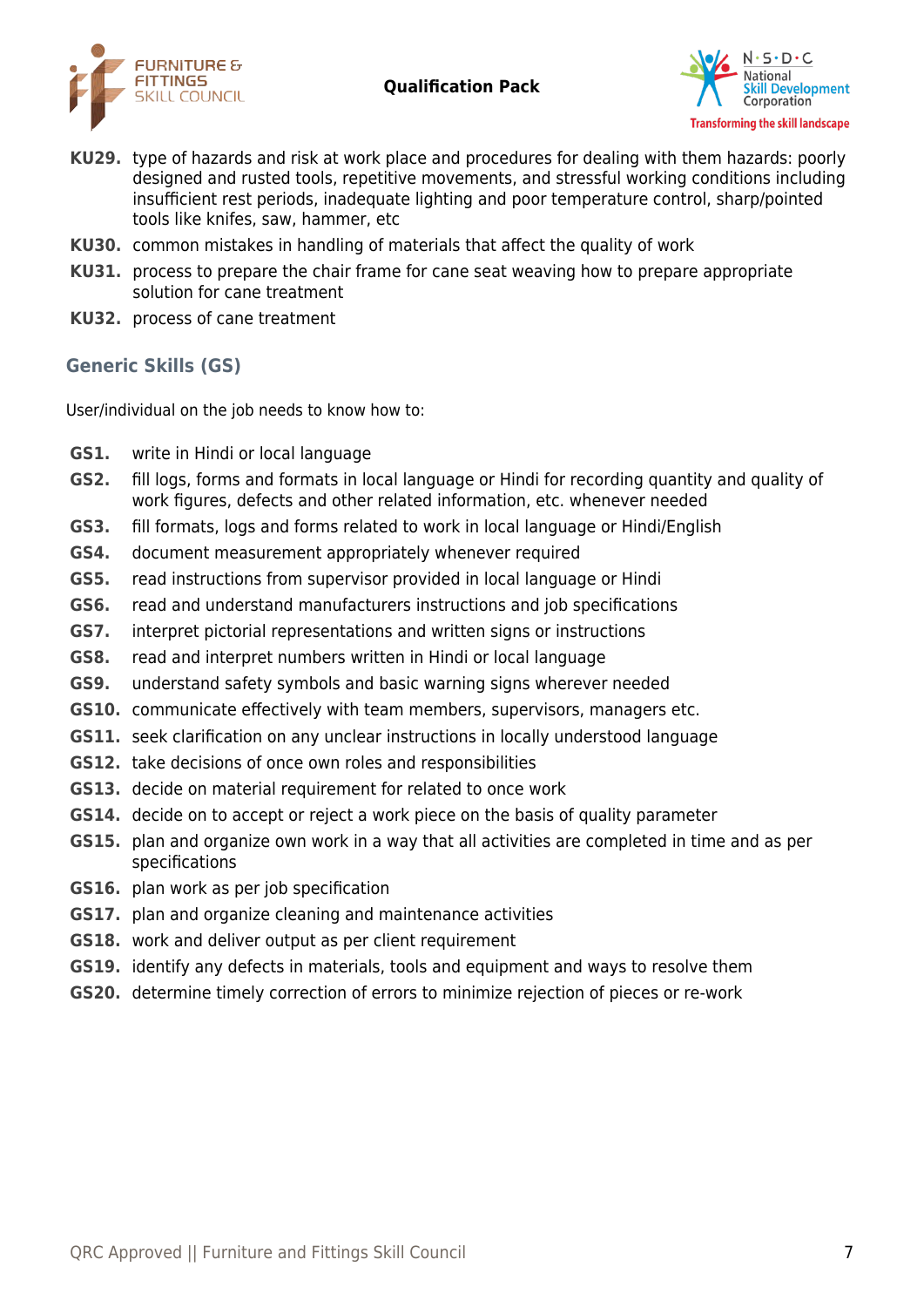



# **Assessment Criteria**

| <b>Assessment Criteria for Outcomes</b>                                                                                                                                                                                                                                                                                                                                                               | <b>Theory</b><br><b>Marks</b> | <b>Practical</b><br><b>Marks</b> | <b>Project</b><br><b>Marks</b> | <b>Viva</b><br><b>Marks</b> |
|-------------------------------------------------------------------------------------------------------------------------------------------------------------------------------------------------------------------------------------------------------------------------------------------------------------------------------------------------------------------------------------------------------|-------------------------------|----------------------------------|--------------------------------|-----------------------------|
| Understand the work requirement                                                                                                                                                                                                                                                                                                                                                                       | 15                            | 5                                |                                |                             |
| PC1. obtain job instructions from responsible<br>personneljob instruction: design, type of cane, type<br>of chair frame, type of weave etc.                                                                                                                                                                                                                                                           | 3                             | $\overline{2}$                   |                                |                             |
| PC2. interact with supervisor in order to<br>understand the client requirement                                                                                                                                                                                                                                                                                                                        | $\overline{2}$                | 3                                |                                |                             |
| PC3. read and confirm that the given instructions<br>and design are complete and correct                                                                                                                                                                                                                                                                                                              | 5                             |                                  |                                |                             |
| PC4. plan out an efficient sequence of work as per<br>the job requirement and specification                                                                                                                                                                                                                                                                                                           | 5                             |                                  |                                |                             |
| Prepare work area for to weave                                                                                                                                                                                                                                                                                                                                                                        | 12                            | 30                               |                                |                             |
| <b>PC5.</b> obtain appropriate tools and material suitable<br>to carry out the given taskshand tools: e.g.<br>scissors, keyhole saw or shears, awl, ice-pick,<br>knitting needle, wood file, steel rule, pencil,<br>wooden pegs, long nose pliers, bowl, cloth, clamps,<br>knife, razor blade, tack hammer, dull knife, weave<br>rite tool, file etc. material: e.g. cane, binder,<br>glycerin, water | 2                             | 3                                |                                |                             |
| PC6. report on any shortage or defect of tools and<br>materials to the concerned person before<br>commencement of work                                                                                                                                                                                                                                                                                | 2                             | 3                                |                                |                             |
| <b>PC7.</b> check that the selected tools & machines are<br>in safe working condition and ready for use                                                                                                                                                                                                                                                                                               | 3                             | 3                                |                                |                             |
| PC8. check the chair frame for any defects before<br>weaving                                                                                                                                                                                                                                                                                                                                          |                               | 5                                |                                |                             |
| <b>PC9.</b> remove dirt or excess material from the frame<br>holes and seat rail before weaving                                                                                                                                                                                                                                                                                                       | 2                             | 4                                |                                |                             |
| <b>PC10.</b> use a file to round the inside of the frame so<br>no sharp edges will cut the cane while weaving                                                                                                                                                                                                                                                                                         | 3                             | 4                                |                                |                             |
| PC11. check and give the frame for refinish if<br>required                                                                                                                                                                                                                                                                                                                                            |                               | 8                                |                                |                             |
| Cane treatment before weaving                                                                                                                                                                                                                                                                                                                                                                         | 3                             | 35                               |                                |                             |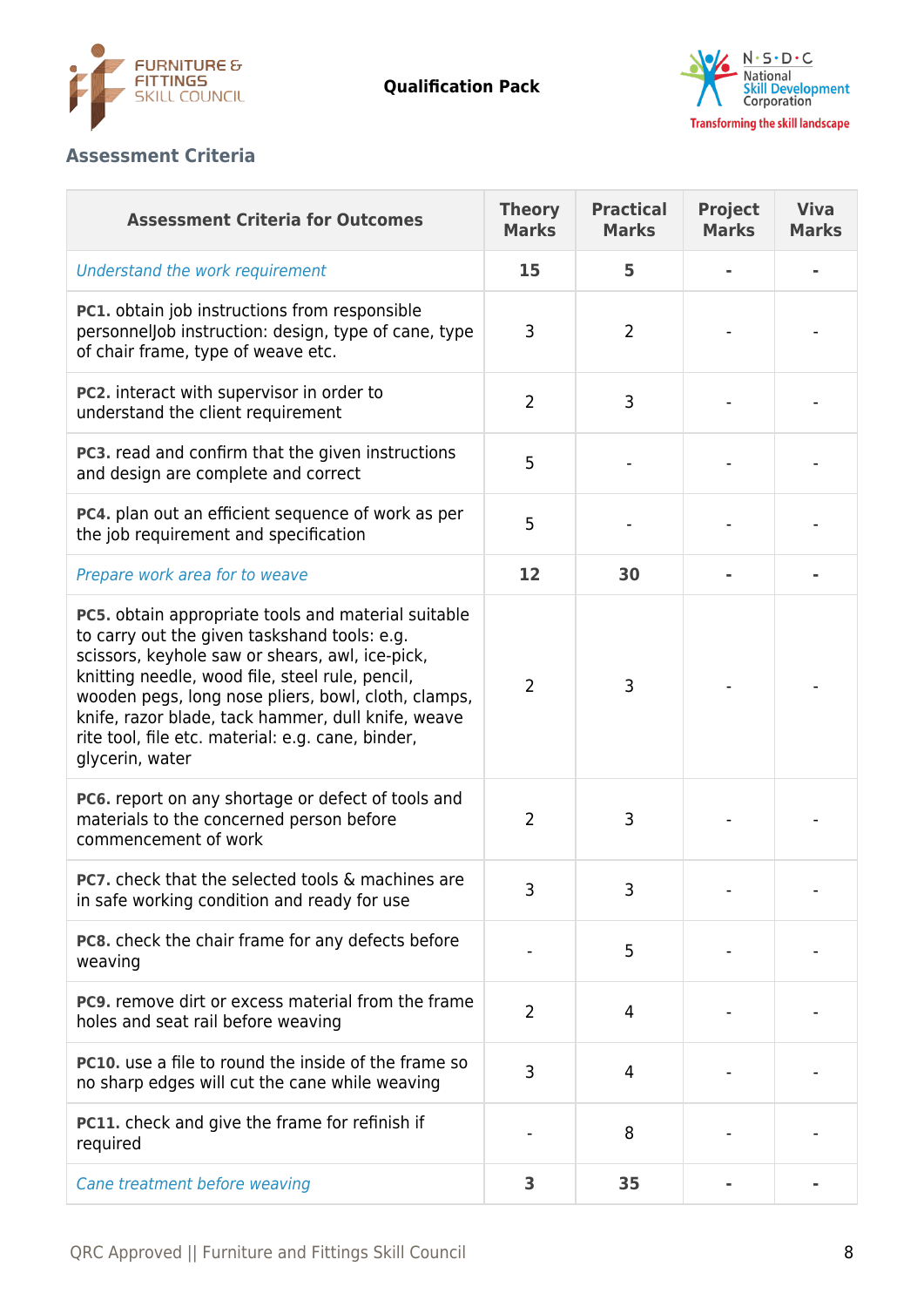



| <b>Assessment Criteria for Outcomes</b>                                                                                                                                | <b>Theory</b><br><b>Marks</b> | <b>Practical</b><br><b>Marks</b> | <b>Project</b><br><b>Marks</b> | <b>Viva</b><br><b>Marks</b> |
|------------------------------------------------------------------------------------------------------------------------------------------------------------------------|-------------------------------|----------------------------------|--------------------------------|-----------------------------|
| PC12. check the cane before weaving for any<br>defects                                                                                                                 |                               |                                  |                                |                             |
| <b>PC13.</b> prepare appropriate solution for cane<br>treatmentAppropriate solution: mix 11/2<br>tablespoon of glycerin in one cup of water (10%<br>glycerin solution) | 3                             | 5                                |                                |                             |
| PC14. treat the cane with glycerin and water<br>solution for appropriately timeAppropriate time:<br>min of 15-20 min or till it become soft and pliable<br>for weaving |                               | 8                                |                                |                             |
| <b>PC15.</b> keep the work area clean as wet cane will<br>collect dirt from an unclean floor                                                                           |                               | 8                                |                                |                             |
| <b>PC16.</b> wipe the cane using a cloth before weaving                                                                                                                |                               | 7                                |                                |                             |
| <b>NOS Total</b>                                                                                                                                                       | 30                            | 70                               |                                |                             |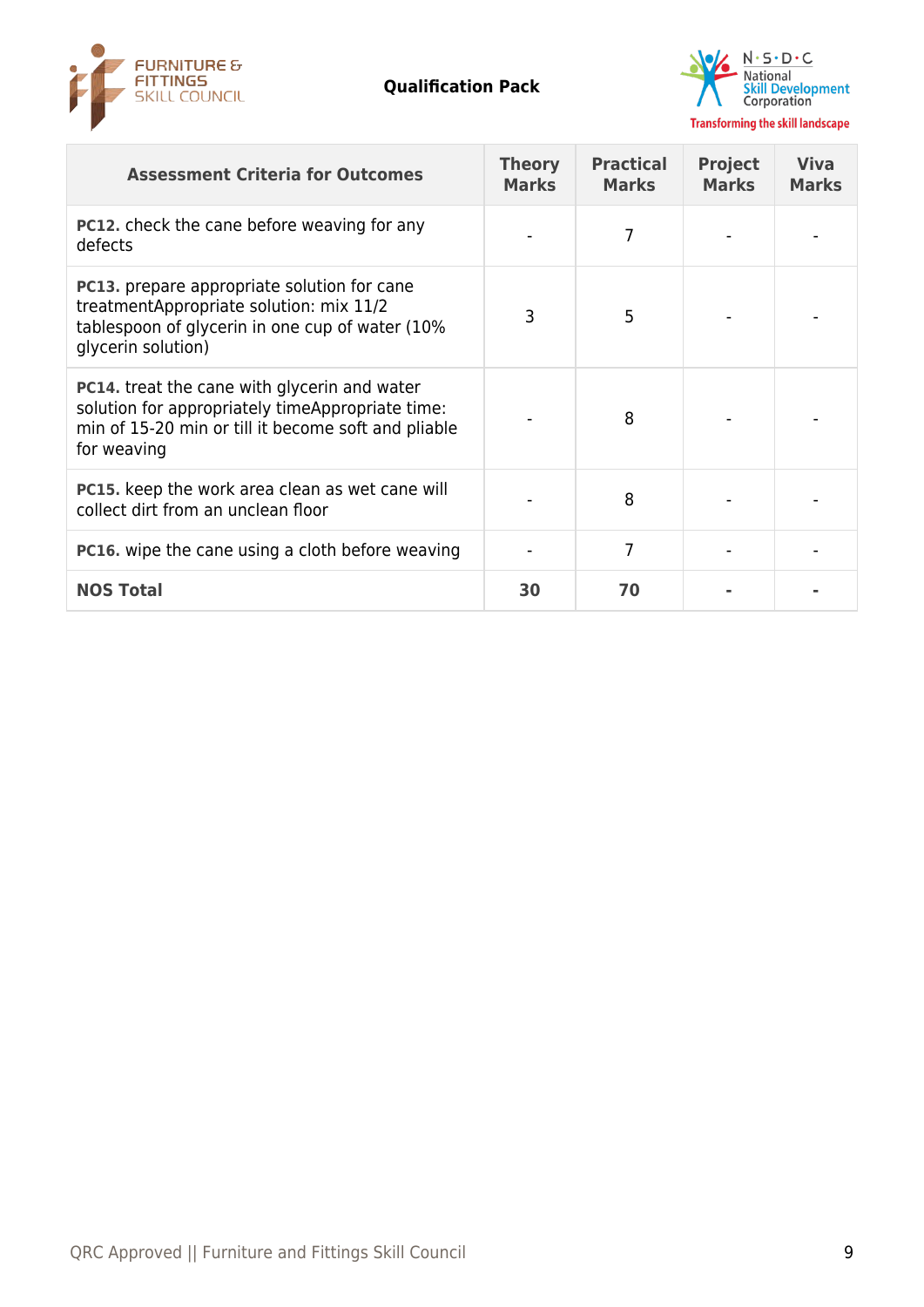



# **National Occupational Standards (NOS) Parameters**

| <b>NOS Code</b>            | FFS/N4111                        |
|----------------------------|----------------------------------|
| <b>NOS Name</b>            | Prepare to weave cane seat       |
| <b>Sector</b>              | Furniture & Fittings             |
| <b>Sub-Sector</b>          | <b>Bamboo and Cane Furniture</b> |
| <b>Occupation</b>          | Cane Weaving                     |
| <b>NSQF Level</b>          | 3                                |
| <b>Credits</b>             | <b>TBD</b>                       |
| <b>Version</b>             | 1.0                              |
| <b>Last Reviewed Date</b>  | 05/05/2016                       |
| <b>Next Review Date</b>    | 05/05/2019                       |
| <b>NSQC Clearance Date</b> |                                  |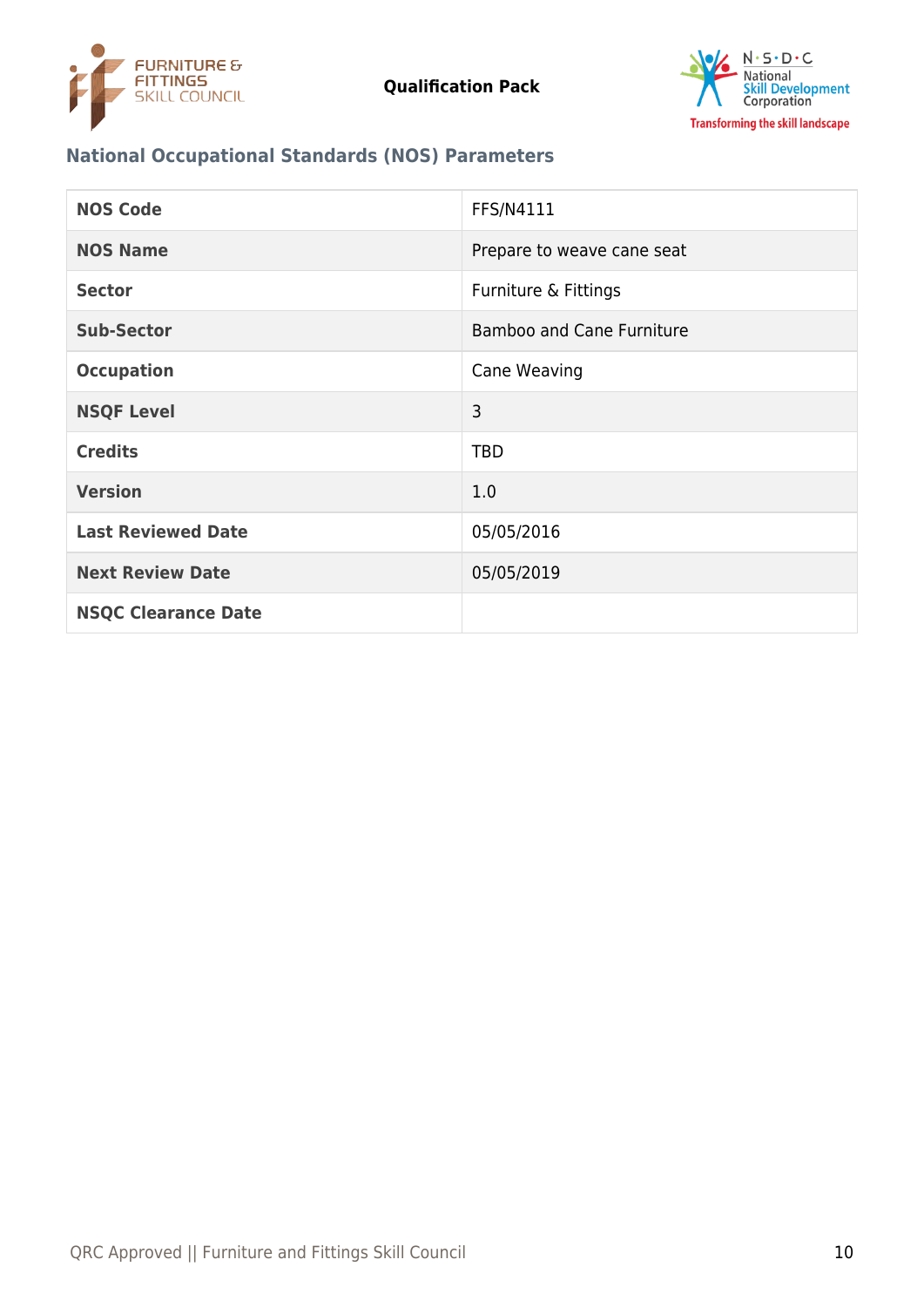



# <span id="page-10-0"></span>**FFS/N4112: Weave cane seat**

### **Description**

Cane seat weaver weaves cane on chairs with small holes drilled through the frame around the seat opening .If these seats are carefully woven, they will be strong and wear well, hence it require lot of precision in work. This unit covers the key skills and knowledge required to weave the cane seat on chair frame.

### **Scope**

This unit/task covers the following:

- Weaving the chair
- Finishing

# **Elements and Performance Criteria**

#### Weaving the chair

To be competent, the user/individual on the job must be able to:

- **PC1.** count the hole in the back rail and insert the wooden peg in the center hole or the hole nearest to the center
- **PC2.** carry out weaving activity following the correct techniqueCorrect Technique: push about 4 inches of an end of cane down through the back center hole by lifting the peg and fasten it again with a peg again, bring the cane to the front rail, right side up; take out the peg and push the cane through, continue weaving back and forth keeping the mesh tighten, seats wider at front than at the back, weave with separate pieces of cane, while weaving, move a peg from one hole to the next to keep the cane in place
- **PC3.** ensure that the cane is not twisted in the hole or underneath
- **PC4.** fasten the ends of cane on the underside of the frame by tying or twisting them making a loop firmly around a nearby strap
- **PC5.** weave the second vertical and horizontal cane on top of the first vertical and horizontal cane
- **PC6.** weave diagonally once horizontal and vertical weave is completed
- **PC7.** ensure cane must lie flat and be woven so the edges do not bind
- **PC8.** weave two canes in each corner hole to make a fish-head or a V
- **PC9.** cover the holes with the binder cane which is wider than the normal cane
- **PC10.** make corners using different methodMethods: pegging, rounded or couched

#### Finishing

To be competent, the user/individual on the job must be able to:

- **PC11.** weave the border to give the chair a finished look
- **PC12.** burn any cane hair with a candle and use damp cloth to protect the cane from burning too much, in order to give it a finished look
- **PC13.** stain or oil the cane to match the color of the chair if required
- **PC14.** clean the cane for any glue or other marks using detergent and a damp cloth
- **PC15.** make loop using correct technique to hold the binder cane to give it a finished look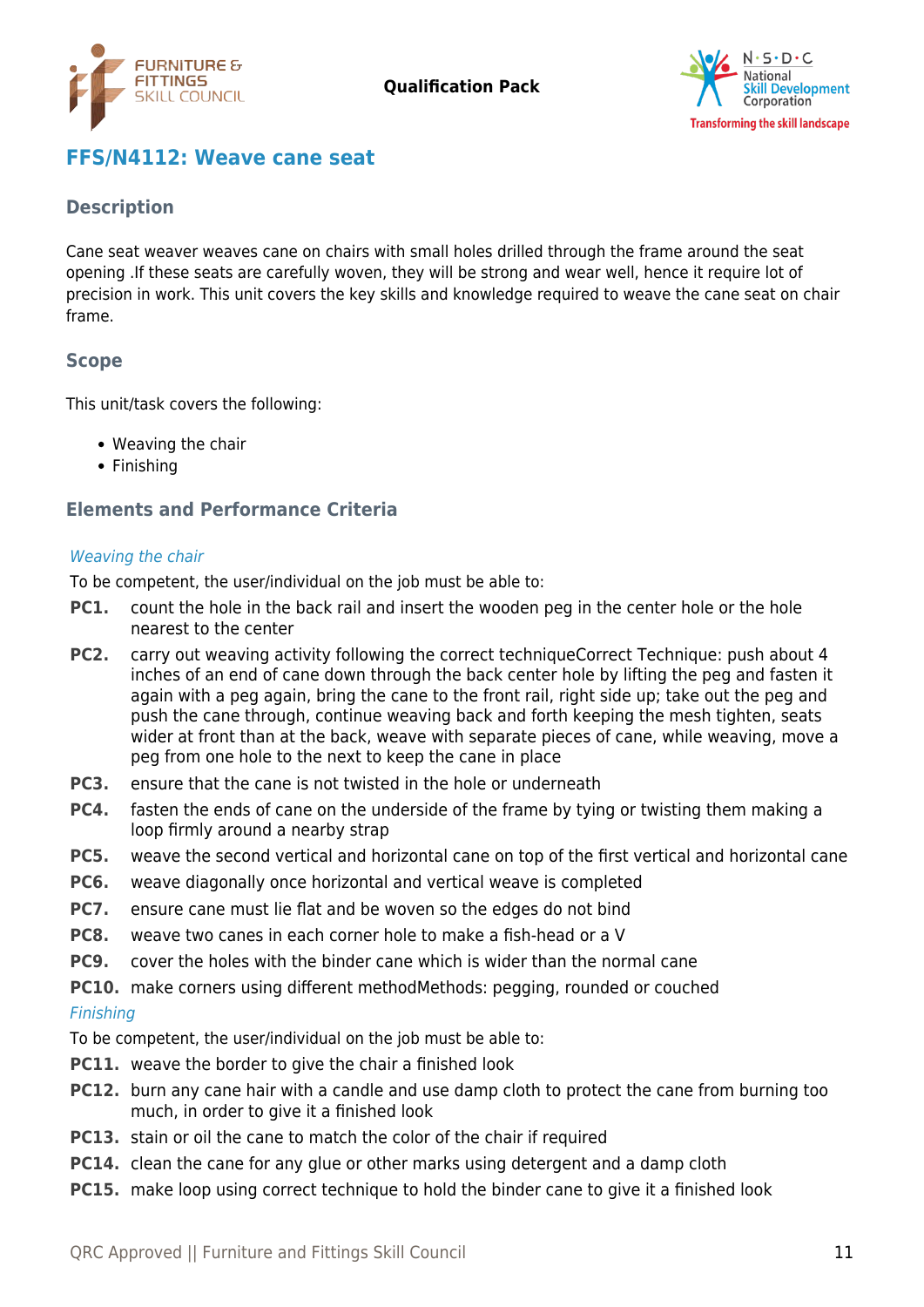



# **Knowledge and Understanding (KU)**

The individual on the job needs to know and understand:

- **KU1.** applicable legislation, standards, policies, and procedures followed in the company
- **KU2.** one's roles, responsibilities and expectations of the job
- **KU3.** the organizations rules, codes, guidelines and standards
- **KU4.** statutory responsibilities, organizational legislation and regulations
- **KU5.** contact person in case of queries on procedure or products
- **KU6.** method to handle tools and equipment safely and the health and safety implications of not doing so
- **KU7.** escalation matrix
- **KU8.** grievance handling as per organizational procedures
- **KU9.** relevant health and safety requirements applicable in the work place
- **KU10.** point of contact to obtain work related instructions, clarifications and support
- **KU11.** importance of following health, hygiene, safety
- **KU12.** importance of following quality standards
- **KU13.** organizational procedure and government policy of waste disposal
- **KU14.** work target and review mechanism in the organization
- **KU15.** general rules and regulations in a bamboo and cane sector
- **KU16.** different type of chair frames and their weaving requirement
- **KU17.** different type of cane used for weaving
- **KU18.** importance of using personal protective equipment appropriate to the work
- **KU19.** hazards and risks associated with furniture making and how to minimize accidents and injury to self and others
- **KU20.** importance of maintaining healthy work environment
- **KU21.** different types of tools, machines and material and their usesHand Tools: e.g. scissors, keyhole saw or shears, awl, ice-pick, knitting needle, wood file, steel rule, pencil, wooden pegs, long nose pliers, bowl, cloth, clamps, knife, razor blade, tack hammer, dull knife, weave rite tool, file etc. Material: e.g. cane, binder, glycerin, water
- **KU22.** how to read work instructions and specification correctly and accurately
- **KU23.** ones own roles and responsibility at work place
- **KU24.** methods used to identify defects
- **KU25.** relevant methods used to rectify defects
- **KU26.** safe disposal of waste materials
- **KU27.** cleaning and maintenance procedures
- **KU28.** safety procedures to be followed as applicable
- **KU29.** type of hazards and risk at work place and procedures for dealing with them hazards: poorly designed and rusted tools, repetitive movements, and stressful working conditions including insufficient rest periods, inadequate lighting and poor temperature control, sharp/pointed tools like knifes, saw, hammer, etc
- **KU30.** common mistakes in handling of materials that affect the quality of work
- **KU31.** how to prepare appropriate solution for cane treatment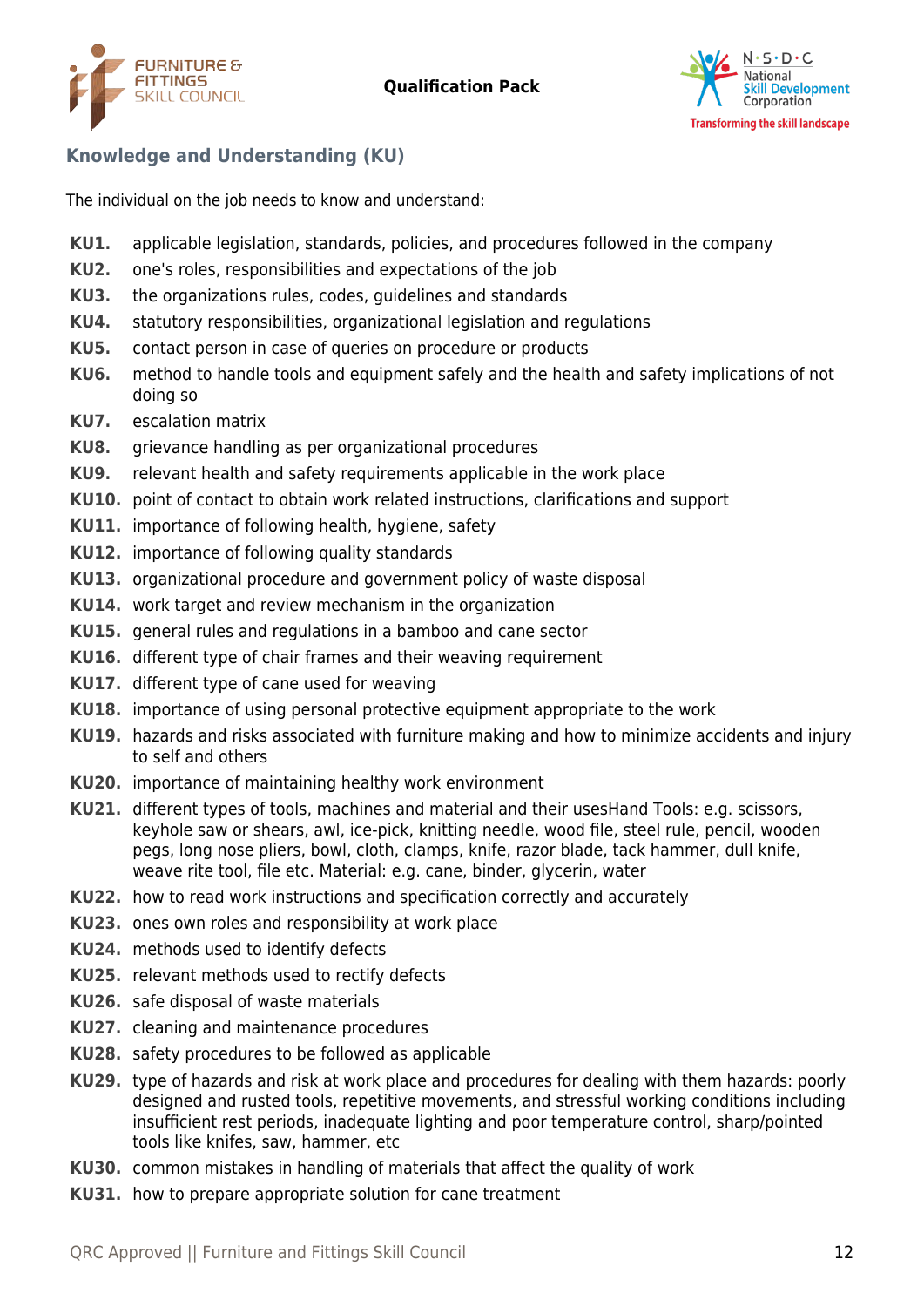



- **KU32.** importance of cane treatment
- **KU33.** step by step of process of cane seat weaving
- **KU34.** importance of following correct technique for seat weavingcorrect technique: push about 4 inches of an end of cane down through the back center hole by lifting the peg and fasten it again with a peg again bring the cane to the front rail, right side up; take out the peg and push the cane through continue weaving back and forth keeping the mesh tighten seats wider at front than at the back, weave with separate pieces of cane while weaving, move a peg from one hole to the next to keep the cane in place
- **KU35.** how to make the corners and border of seat
- **KU36.** finishing process of cane seat weaving and its importance

# **Generic Skills (GS)**

User/individual on the job needs to know how to:

- **GS1.** write in Hindi or local language
- **GS2.** fill logs, forms and formats in local language or hindi for recording quantity and quality of work figures, defects and other related information, etc. whenever needed
- **GS3.** fill formats, logs and forms related to work in local language or Hindi/English
- **GS4.** document measurement appropriately whenever required
- **GS5.** read instructions from supervisor provided in local language or Hindi
- **GS6.** read and understand manufacturers instructions and job specifications
- **GS7.** interpret pictorial representations and written signs or instructions
- **GS8.** read and interpret numbers written in Hindi or local language
- **GS9.** understand safety symbols and basic warning signs wherever needed
- **GS10.** communicate effectively with team members, supervisors, managers etc.
- **GS11.** seek clarification on any unclear instructions in locally understood language
- **GS12.** take decisions of once own roles and responsibilities
- **GS13.** decide on material requirement for related to once work
- **GS14.** decide on to accept or reject a work piece on the basis of quality parameter
- **GS15.** plan and organize own work in a way that all activities are completed in time and as per specifications
- **GS16.** plan work as per job specification
- **GS17.** plan and organize cleaning and maintenance activities
- **GS18.** work and deliver output as per client requirement
- **GS19.** identify any defects in materials, tools and equipment and ways to resolve them
- **GS20.** determine timely correction of errors to minimize rejection of pieces or re-work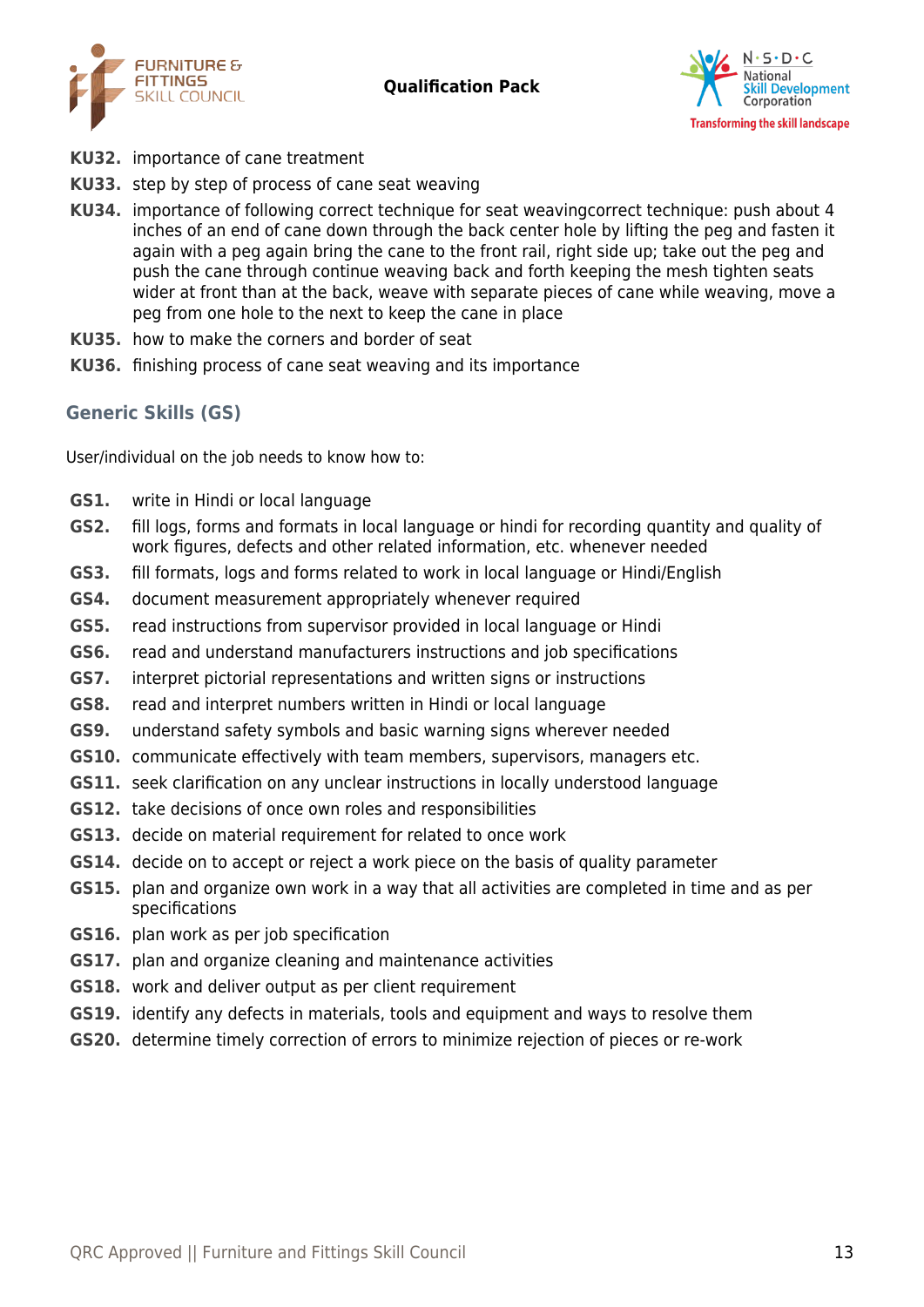



# **Assessment Criteria**

| <b>Assessment Criteria for Outcomes</b>                                                                                                                                                                                                                                                                                                                                                                                                                                                                                                                                 | <b>Theory</b><br><b>Marks</b> | <b>Practical</b><br><b>Marks</b> | <b>Project</b><br><b>Marks</b> | <b>Viva</b><br><b>Marks</b> |
|-------------------------------------------------------------------------------------------------------------------------------------------------------------------------------------------------------------------------------------------------------------------------------------------------------------------------------------------------------------------------------------------------------------------------------------------------------------------------------------------------------------------------------------------------------------------------|-------------------------------|----------------------------------|--------------------------------|-----------------------------|
| Weaving the chair                                                                                                                                                                                                                                                                                                                                                                                                                                                                                                                                                       | 27                            | 31                               |                                |                             |
| <b>PC1.</b> count the hole in the back rail and insert the<br>wooden peg in the center hole or the hole nearest<br>to the center                                                                                                                                                                                                                                                                                                                                                                                                                                        | 3                             | $\overline{2}$                   |                                |                             |
| <b>PC2.</b> carry out weaving activity following the<br>correct techniqueCorrect Technique: push about 4<br>inches of an end of cane down through the back<br>center hole by lifting the peg and fasten it again<br>with a peg again, bring the cane to the front rail,<br>right side up; take out the peg and push the cane<br>through, continue weaving back and forth keeping<br>the mesh tighten, seats wider at front than at the<br>back, weave with separate pieces of cane, while<br>weaving, move a peg from one hole to the next to<br>keep the cane in place | $\overline{2}$                | 3                                |                                |                             |
| PC3. ensure that the cane is not twisted in the<br>hole or underneath                                                                                                                                                                                                                                                                                                                                                                                                                                                                                                   | 5                             |                                  |                                |                             |
| <b>PC4.</b> fasten the ends of cane on the underside of<br>the frame by tying or twisting them making a loop<br>firmly around a nearby strap                                                                                                                                                                                                                                                                                                                                                                                                                            | 5                             |                                  |                                |                             |
| <b>PC5.</b> weave the second vertical and horizontal<br>cane on top of the first vertical and horizontal<br>cane                                                                                                                                                                                                                                                                                                                                                                                                                                                        | $\overline{2}$                | 4                                |                                |                             |
| PC6. weave diagonally once horizontal and vertical<br>weave is completed                                                                                                                                                                                                                                                                                                                                                                                                                                                                                                | $\overline{2}$                | 4                                |                                |                             |
| <b>PC7.</b> ensure cane must lie flat and be woven so<br>the edges do not bind                                                                                                                                                                                                                                                                                                                                                                                                                                                                                          | 3                             | 3                                |                                |                             |
| <b>PC8.</b> weave two canes in each corner hole to make<br>a fish-head or a V                                                                                                                                                                                                                                                                                                                                                                                                                                                                                           |                               | 6                                |                                |                             |
| <b>PC9.</b> cover the holes with the binder cane which is<br>wider than the normal cane                                                                                                                                                                                                                                                                                                                                                                                                                                                                                 | $\overline{2}$                | 4                                |                                |                             |
| <b>PC10.</b> make corners using different<br>methodMethods: pegging, rounded or couched                                                                                                                                                                                                                                                                                                                                                                                                                                                                                 | 3                             | 5                                |                                |                             |
| <b>Finishing</b>                                                                                                                                                                                                                                                                                                                                                                                                                                                                                                                                                        | 3                             | 39                               |                                |                             |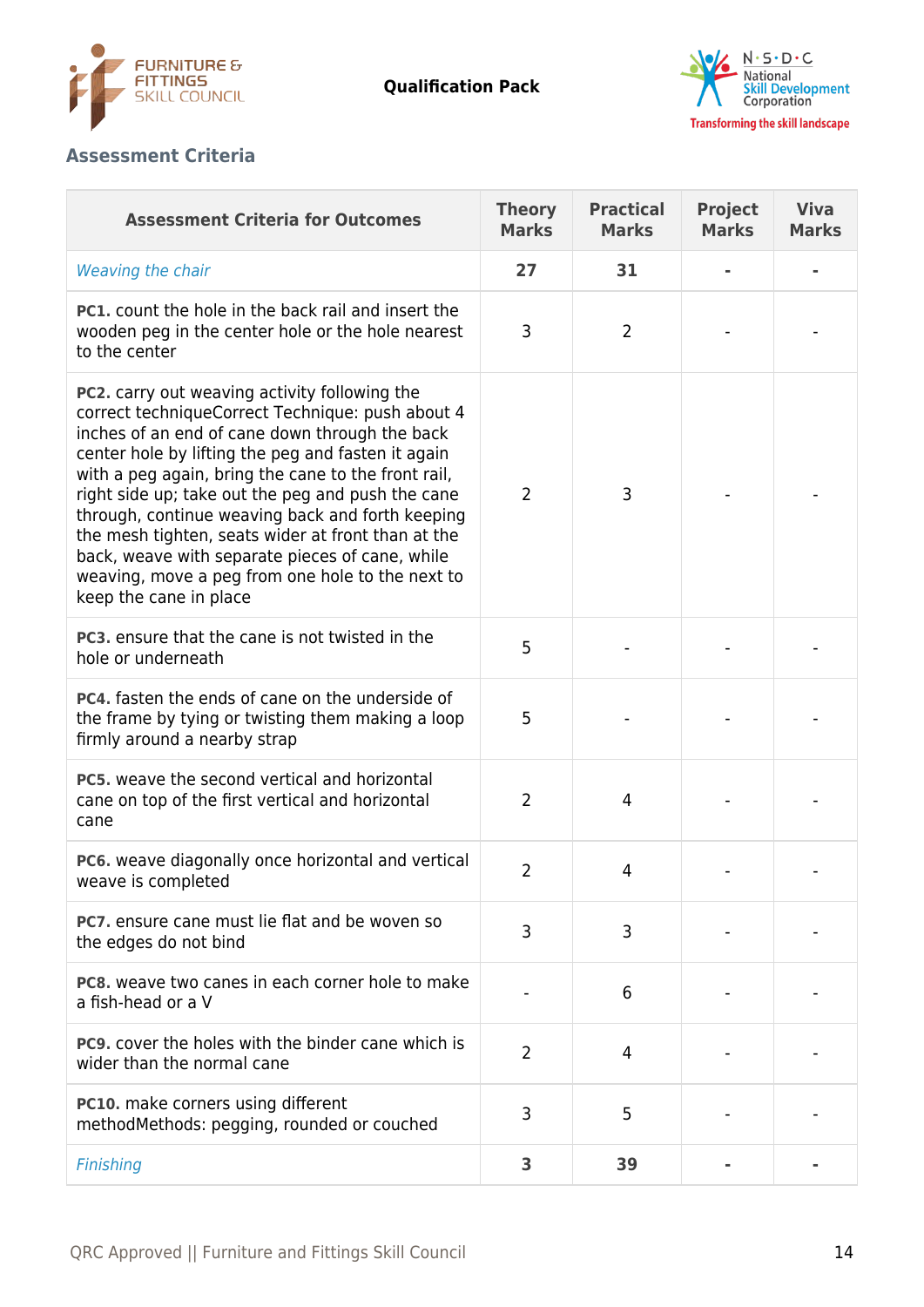



| <b>Assessment Criteria for Outcomes</b>                                                                                                               | <b>Theory</b><br><b>Marks</b> | <b>Practical</b><br><b>Marks</b> | <b>Project</b><br><b>Marks</b> | <b>Viva</b><br><b>Marks</b> |
|-------------------------------------------------------------------------------------------------------------------------------------------------------|-------------------------------|----------------------------------|--------------------------------|-----------------------------|
| PC11. weave the border to give the chair a<br>finished look                                                                                           |                               | 8                                |                                |                             |
| <b>PC12.</b> burn any cane hair with a candle and use<br>damp cloth to protect the cane from burning too<br>much, in order to give it a finished look |                               | 8                                |                                |                             |
| <b>PC13.</b> stain or oil the cane to match the color of<br>the chair if required                                                                     | 3                             | 5                                |                                |                             |
| <b>PC14.</b> clean the cane for any glue or other marks<br>using detergent and a damp cloth                                                           |                               | 8                                |                                |                             |
| <b>PC15.</b> make loop using correct technique to hold<br>the binder cane to give it a finished look                                                  |                               | 10                               |                                |                             |
| <b>NOS Total</b>                                                                                                                                      | 30                            | 70                               |                                |                             |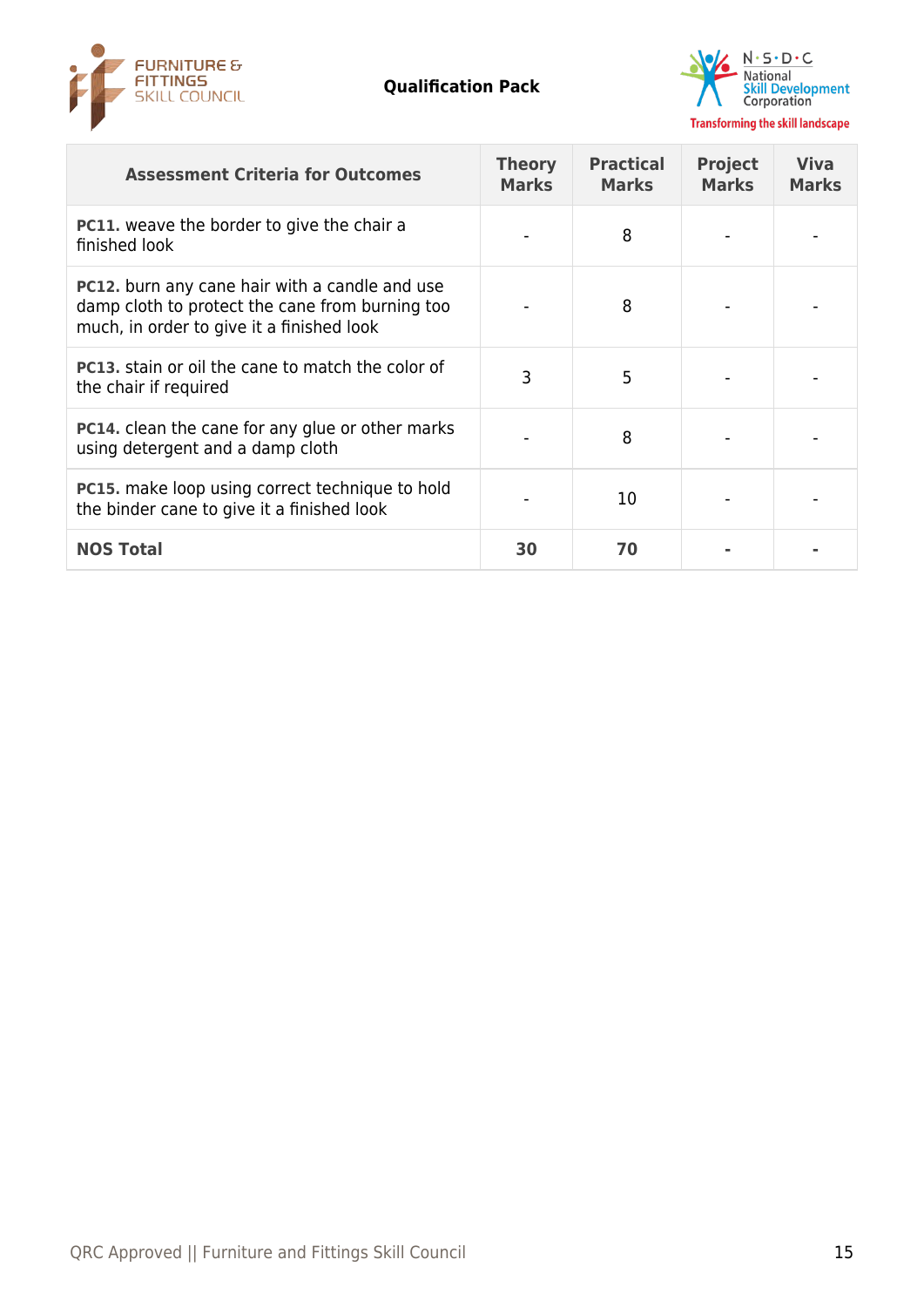



# **National Occupational Standards (NOS) Parameters**

| <b>NOS Code</b>            | FFS/N4112                        |
|----------------------------|----------------------------------|
| <b>NOS Name</b>            | Weave cane seat                  |
| <b>Sector</b>              | Furniture & Fittings             |
| <b>Sub-Sector</b>          | <b>Bamboo and Cane Furniture</b> |
| <b>Occupation</b>          | Cane Weaving                     |
| <b>NSQF Level</b>          | 3                                |
| <b>Credits</b>             | <b>TBD</b>                       |
| <b>Version</b>             | 1.0                              |
| <b>Last Reviewed Date</b>  | 05/05/2016                       |
| <b>Next Review Date</b>    | 05/05/2019                       |
| <b>NSQC Clearance Date</b> |                                  |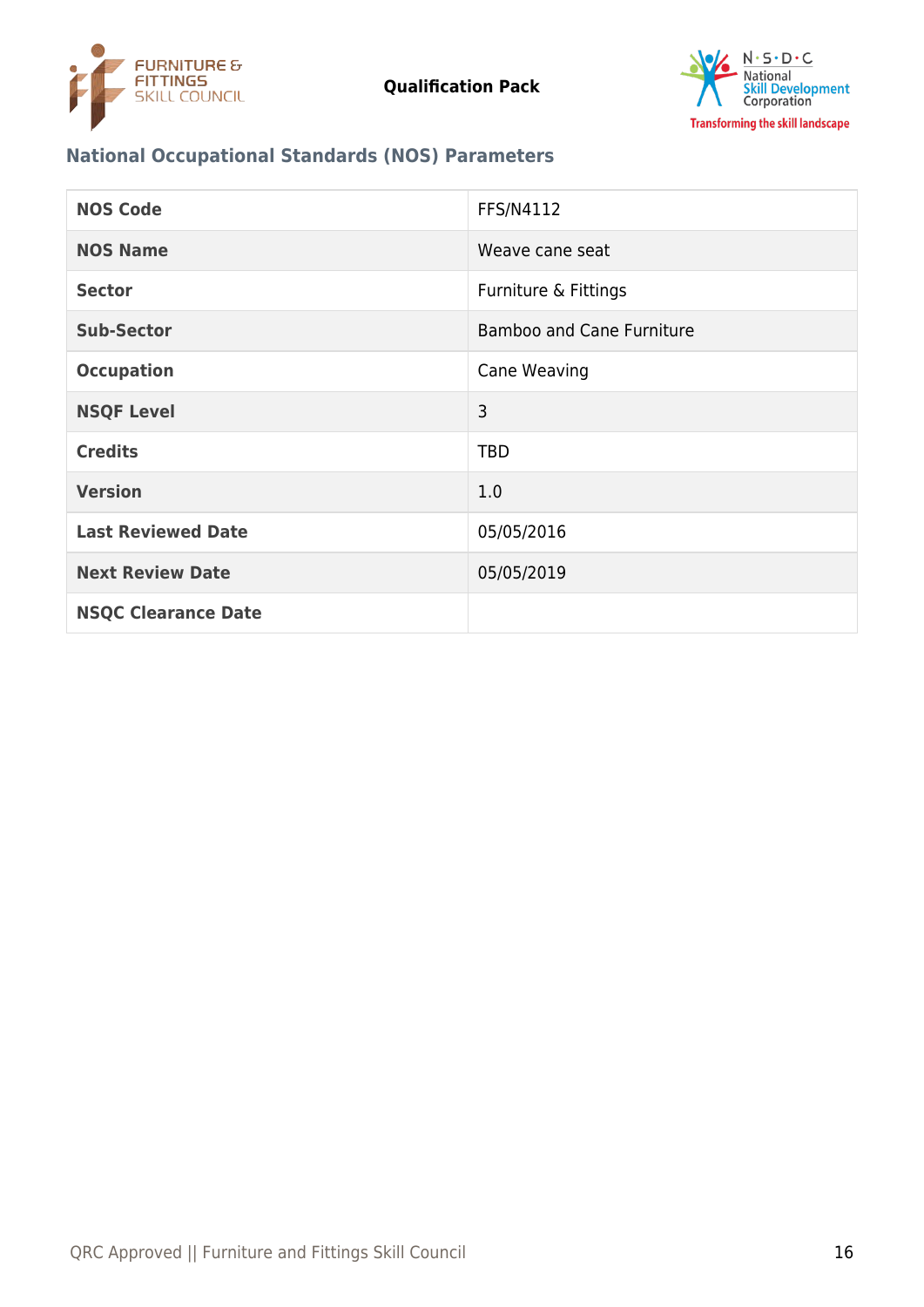



# <span id="page-16-0"></span>**FFS/N8601: Ensure health and safety at workplace**

# **Description**

This OS unit covers health, safety and security at the workplace. This includes procedures and practices that candidate need to follow to help maintain a healthy, safe and secure work environment.

# **Elements and Performance Criteria**

#### Health and Safety

To be competent, the user/individual on the job must be able to:

- **PC1.** work safely at all times, complying with health and safety legislation, regulations and other relevant guidelines
- **PC2.** ensure that health and safety instructions applicable to the work place are being followed
- **PC3.** check the worksite for any possible health and safety hazards
- **PC4.** Follow manufacturers instructions and job specifications relating to safe use of materials specifically chemicals and power equipment
- **PC5.** ensure safe handling and disposal of waste and debris
- **PC6.** identify and report any hazards and potential risks/ threats to supervisors or other authorized personnelHazards: sharp edged tools, hazardous surfaces, physical hazards, electrical hazards, health hazards from chemicals and other such toxic material etc.
- **PC7.** undertake first aid activities in case of any accident, if required and asked to do so
- **PC8.** select and use appropriate personal protective equipment compatible to the work and compliant to relevant occupational health and safety guidelines Personal protective equipment: masks, safety glasses, head protection, ear muffs, safety footwear, gloves, aprons etc.
- **PC9.** maintain correct body posture while standing and working for long hours and carrying heavy materials
- **PC10.** lift, carry or move heavy wooden furniture and accessories from one place to another using approved safe working practices
- **PC11.** handle all required tools, machines, materials & equipment safely
- **PC12.** adhere to relevant occupational safety policies while handling sharp tools to make and install furniture and fittings
- **PC13.** t ake safety measures while handling glass, heavy wood, materials, chemicals etc.
- **PC14.** apply good housekeeping practices at all timesGood housekeeping practices: clean/tidy work areas, removal/disposal of waste products, protect surfaces
- **PC15.** report accident/incident report to authorized personal
- **PC16.** perform basic safety checks before operation of all machines, tools and electrical equipment
- **PC17.** follow recommended material handling procedure to control damage and personal injury

### **PC18.** follow safe working practices at all times

#### Dealing with Emergencies

To be competent, the user/individual on the job must be able to:

- **PC19.** follow appropriate procedure in case a of fire emergency
- **PC20.** follow electrical safety measures while working with electrically powered tools & equipment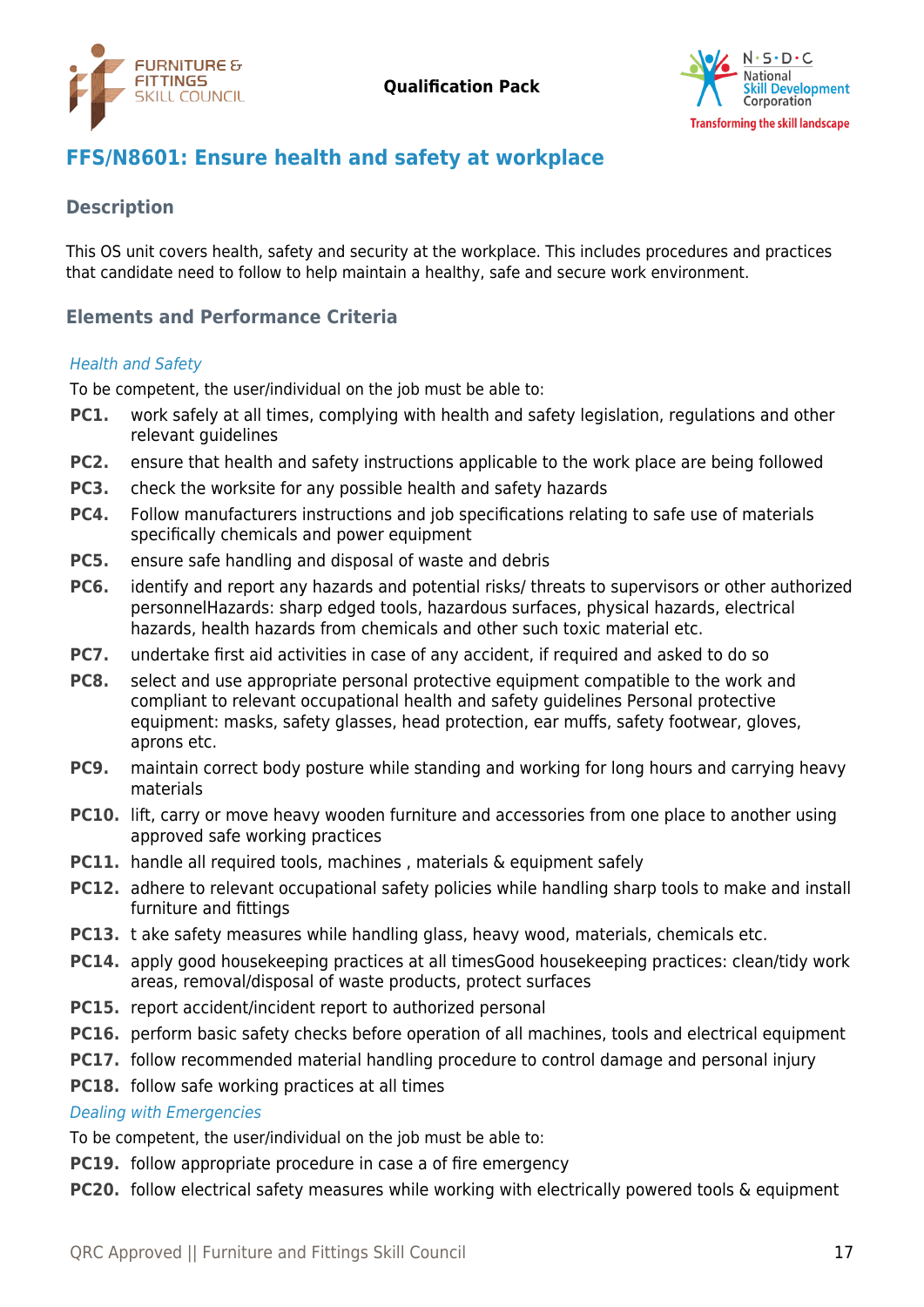



- **PC21.** follow agreed work location procedures in the event of an emergency or an accident
- **PC22.** follow emergency and evacuation procedures in case of accidents, fires, natural calamities
- **PC23.** Check and ensure general health and safety equipment are available at work site. General health and safety equipment: fire extinguishers; first aid equipment; safety instruments and clothing; safety installations (e.g. fire exits, exhaust fans)
- **PC24.** Comply with restrictions imposed on harmful chemicals inside work area during working hours
- **PC25.** correctly demonstrate rescue techniques applied during fire hazard
- **PC26.** demonstrate good housekeeping in order to prevent fire hazards
- **PC27.** demonstrate the correct use of a fire extinguisher
- **PC28.** demonstrate how to free a person from electrocution
- **PC29.** respond promptly and appropriately to an accident situation or medical emergency
- **PC30.** participate in emergency procedures Emergency procedures: raising alarm, safe/efficient, evacuation, correct means of escape, correct assembly point, roll call, correct return to work
- **PC31.** use the various appropriate fire extinguishers on different types of fires correctly. Types of fires: Class A: e.g. ordinary solid combustibles, such as wood, paper, cloth, plastic, charcoal, etc.; Class B: flammable liquids andgases, such as gasoline, propane, diesel fuel, tar, cooking oil, and similar substances; Class C: e.g. electrical equipment such as appliances, wiring, breaker panels, etc. These categories of fires become Class A, B, and D fires when the electrical equipment that initiated the fire is no longer receiving electricity); Class D: combustible metals such as magnesium, titanium, and sodium (These fires burn at extremely high temperatures and require special suppression agents)
- **PC32.** state methods of accident prevention in the work environment. Methods of accident prevention: training in health and safety procedures; using health and safety procedures; use of equipment and working practices (such as safe carrying procedures); safety notices, advice; instruction from colleagues and supervisors

# **Knowledge and Understanding (KU)**

The individual on the job needs to know and understand:

- **KU1.** organizational procedures for safe handling of equipment and machine operations
- **KU2.** how to respond to emergency situation in line with organisational procedures
- **KU3.** reporting protocol and documentation required
- **KU4.** whom to contact in case of an emergency
- **KU5.** Where to get the list of contact in case of an emergency in the organization
- **KU6.** common health and safety hazards in a work environment and related precautions
- **KU7.** organizational procedures for safe handling of tools and equipment
- **KU8.** how to respond to an emergency situation
- **KU9.** potential risks and threats
- **KU10.** organizational reporting protocol
- **KU11.** health and safety practices at work place
- **KU12.** potential hazards and risks which may be present at furniture and fittings related workplace
- **KU13.** storage and handling of hazardous substances
- **KU14.** importance of good housekeeping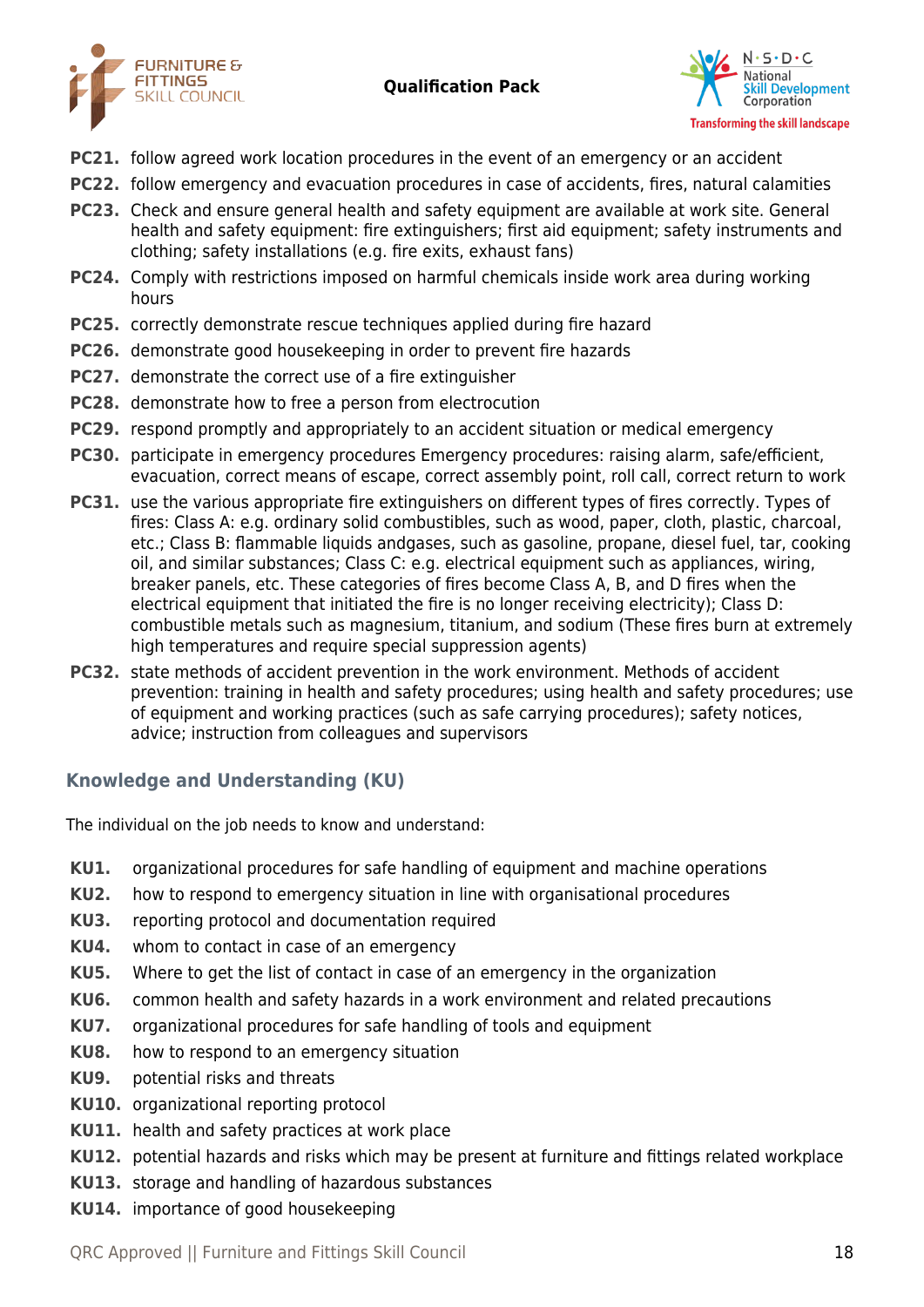



- **KU15.** procedure to be followed for safe disposal of waste
- **KU16.** safe working practices in a furniture and fittings related workplace
- **KU17.** how to deal with an accident which involve human life
- **KU18.** different types of personal protective equipment and their use
- **KU19.** how to follow safe working practices while at work
- **KU20.** different risks associated with the use of electrical equipment
- **KU21.** preventative and remedial actions to be taken in the case of exposure to toxic materials, Exposure: ingested, contact with skin, inhaledPreventative action: ventilation, masks, protective clothing/ equipment); Remedial action: immediate first aid, report to supervisorToxic materials: solvents, flux, lead
- **KU22.** importance of using protective clothing/equipment while working
- **KU23.** Various causes of fire
- **KU24.** techniques of using the different fire extinguishers
- **KU25.** different type of fire extinguishers and their use
- **KU26.** various types of safety signs and what they mean
- **KU27.** Appropriate basic first aid treatment relevant to the condition eg. shock, electrical shock, bleeding, breaks to bones, minor burns, resuscitation, poisoning, eye injuries, etc.
- **KU28.** importance of safe lifting practices and correct body postures
- **KU29.** list of names (and job titles if applicable), and the contact details of all the people responsible for health and safety in a workplace

# **Generic Skills (GS)**

User/individual on the job needs to know how to:

- **GS1.** write in Hindi or local language
- **GS2.** fill logs, forms and formats in local language or Hindi for recording quantity and quality of work figures, defects and other related information, etc. whenever needed
- **GS3.** document measurement appropriately whenever required
- **GS4.** read all organizational and equipment related health and safety manuals and documents
- **GS5.** read and comprehend safety related documents
- **GS6.** communicate effectively with team members, supervisors, managers etc
- **GS7.** seek clarification on any unclear instructions in locally understood language
- **GS8.** take decisions of once own roles and responsibilities
- **GS9.** decide on material requirement for related to once work
- **GS10.** decide on to accept or reject a work piece on the basis of quality parameter
- **GS11.** plan and organize own work in a way that all activities are completed in time and as per specifications
- **GS12.** plan word as per job specification
- **GS13.** plan and organize cleaning and maintenance activities
- **GS14.** work and deliver output as per client requirement and satisfaction
- **GS15.** identify any defects in materials, tools and equipment and ways to resolve them
- **GS16.** determine timely correction of errors to minimize rejection of pieces or rework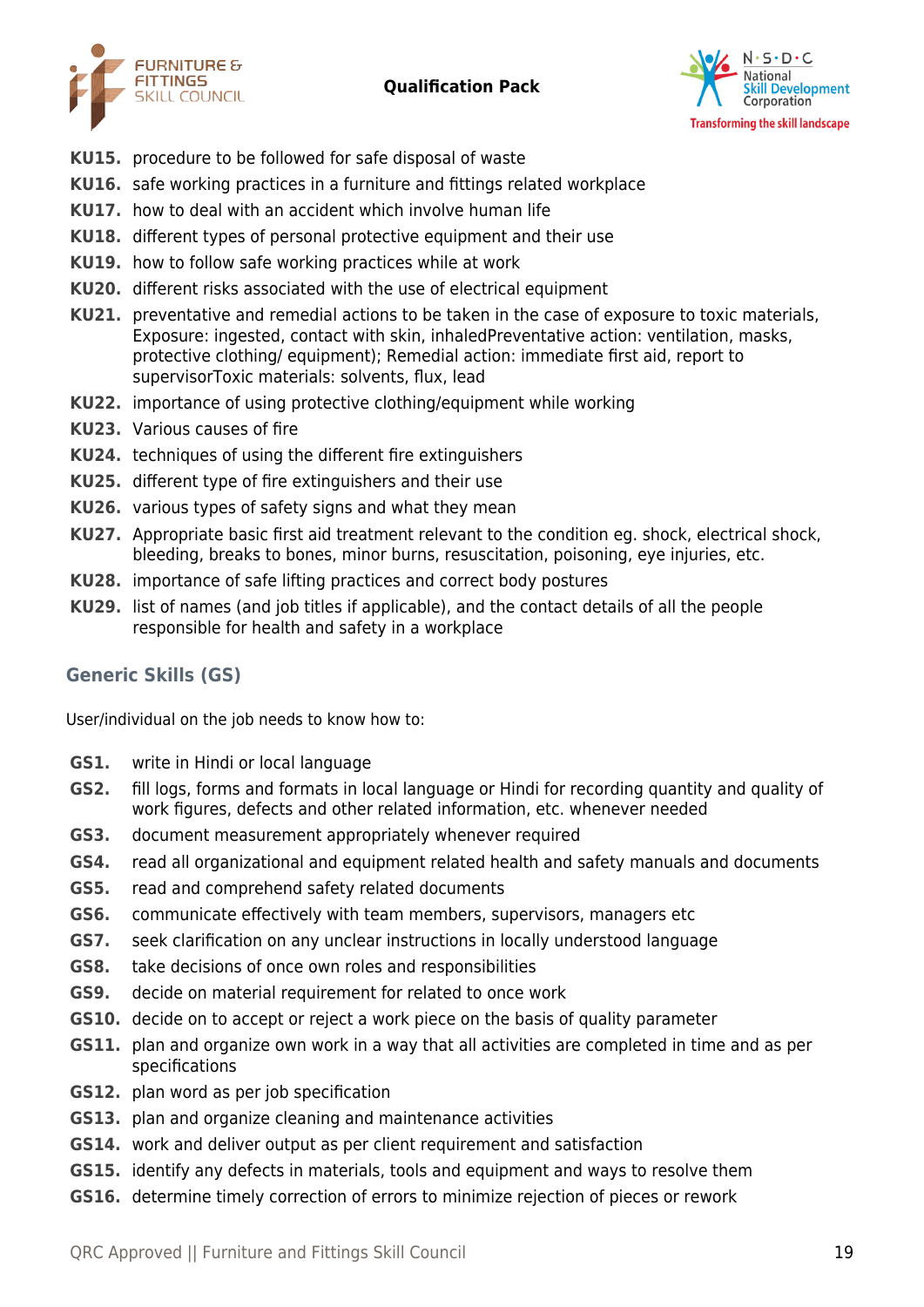



- **GS17.** analyse the situation and take appropriate actions while dealing with team members
- **GS18.** analyse, evaluate and apply the information gathered from observation, experience, reasoning, or communication to act efficiently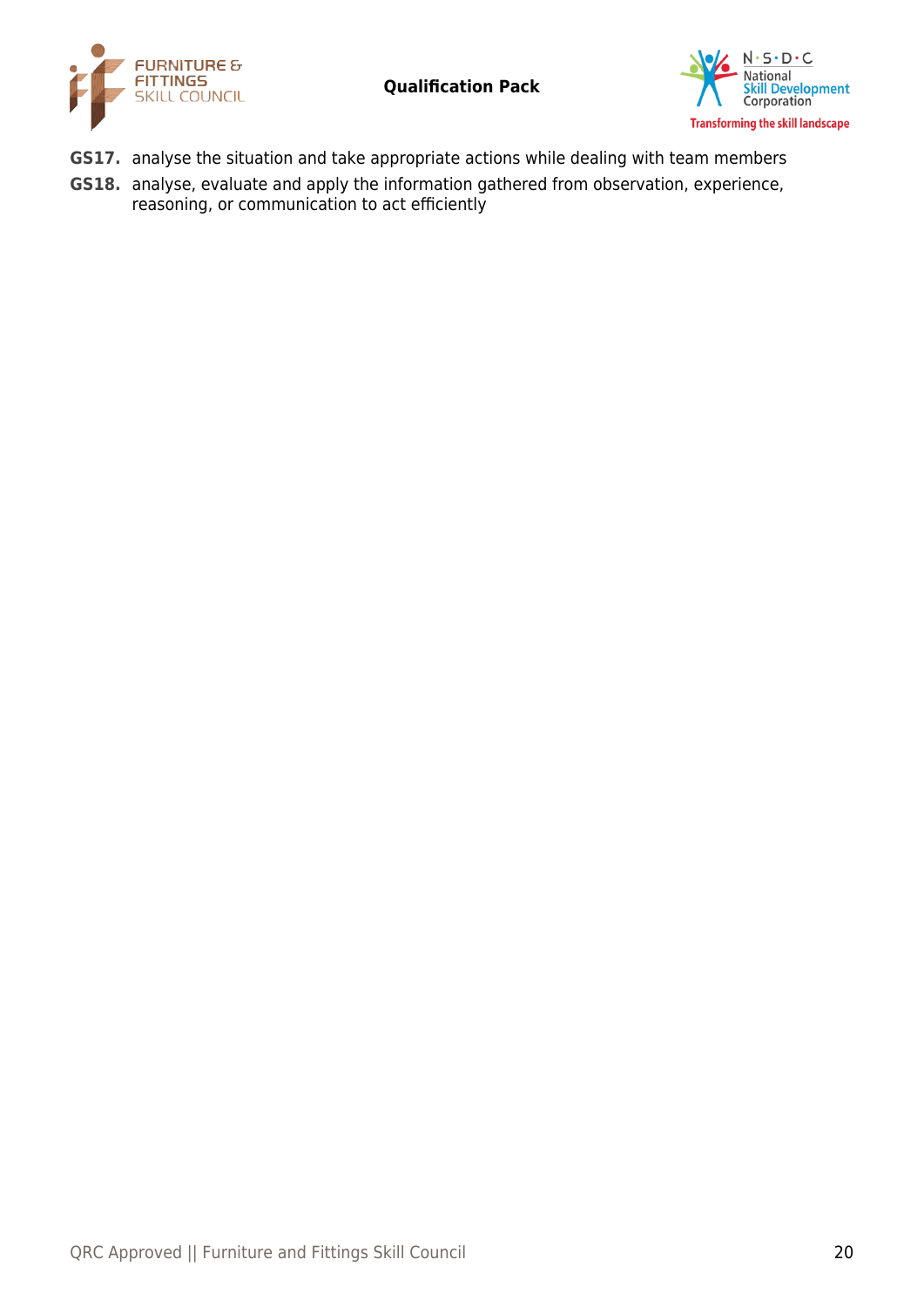



# **Assessment Criteria**

| <b>Assessment Criteria for Outcomes</b>                                                                                                                                                                                                                                                        | <b>Theory</b><br><b>Marks</b> | <b>Practical</b><br><b>Marks</b> | <b>Project</b><br><b>Marks</b> | <b>Viva</b><br><b>Marks</b> |
|------------------------------------------------------------------------------------------------------------------------------------------------------------------------------------------------------------------------------------------------------------------------------------------------|-------------------------------|----------------------------------|--------------------------------|-----------------------------|
| <b>Health and Safety</b>                                                                                                                                                                                                                                                                       | 17                            | 39                               |                                |                             |
| PC1. work safely at all times, complying with health<br>and safety legislation, regulations and other<br>relevant guidelines                                                                                                                                                                   | $\overline{2}$                | 1                                |                                |                             |
| PC2. ensure that health and safety instructions<br>applicable to the work place are being followed                                                                                                                                                                                             | $\mathbf{1}$                  | $\overline{2}$                   |                                |                             |
| PC3. check the worksite for any possible health and<br>safety hazards                                                                                                                                                                                                                          | $\mathbf{1}$                  | $\overline{2}$                   |                                |                             |
| PC4. Follow manufacturers instructions and job<br>specifications relating to safe use of materials<br>specifically chemicals and power equipment                                                                                                                                               | $\mathbf{1}$                  | $\overline{2}$                   |                                |                             |
| PC5. ensure safe handling and disposal of waste and<br>debris                                                                                                                                                                                                                                  |                               | 3                                |                                |                             |
| PC6. identify and report any hazards and potential<br>risks/ threats to supervisors or other authorized<br>personnelHazards: sharp edged tools, hazardous<br>surfaces, physical hazards, electrical hazards, health<br>hazards from chemicals and other such toxic<br>material etc.            | $\mathbf{1}$                  | 2                                |                                |                             |
| <b>PC7.</b> undertake first aid activities in case of any<br>accident, if required and asked to do so                                                                                                                                                                                          |                               | 3                                |                                |                             |
| PC8. select and use appropriate personal protective<br>equipment compatible to the work and compliant to<br>relevant occupational health and safety guidelines<br>Personal protective equipment: masks, safety<br>glasses, head protection, ear muffs, safety footwear,<br>gloves, aprons etc. |                               | 3                                |                                |                             |
| <b>PC9.</b> maintain correct body posture while standing<br>and working for long hours and carrying heavy<br>materials                                                                                                                                                                         |                               | 3                                |                                |                             |
| <b>PC10.</b> lift, carry or move heavy wooden furniture<br>and accessories from one place to another using<br>approved safe working practices                                                                                                                                                  | $\overline{2}$                | 2                                |                                |                             |
| <b>PC11.</b> handle all required tools, machines, materials<br>& equipment safely                                                                                                                                                                                                              | $\overline{2}$                | $\overline{2}$                   |                                |                             |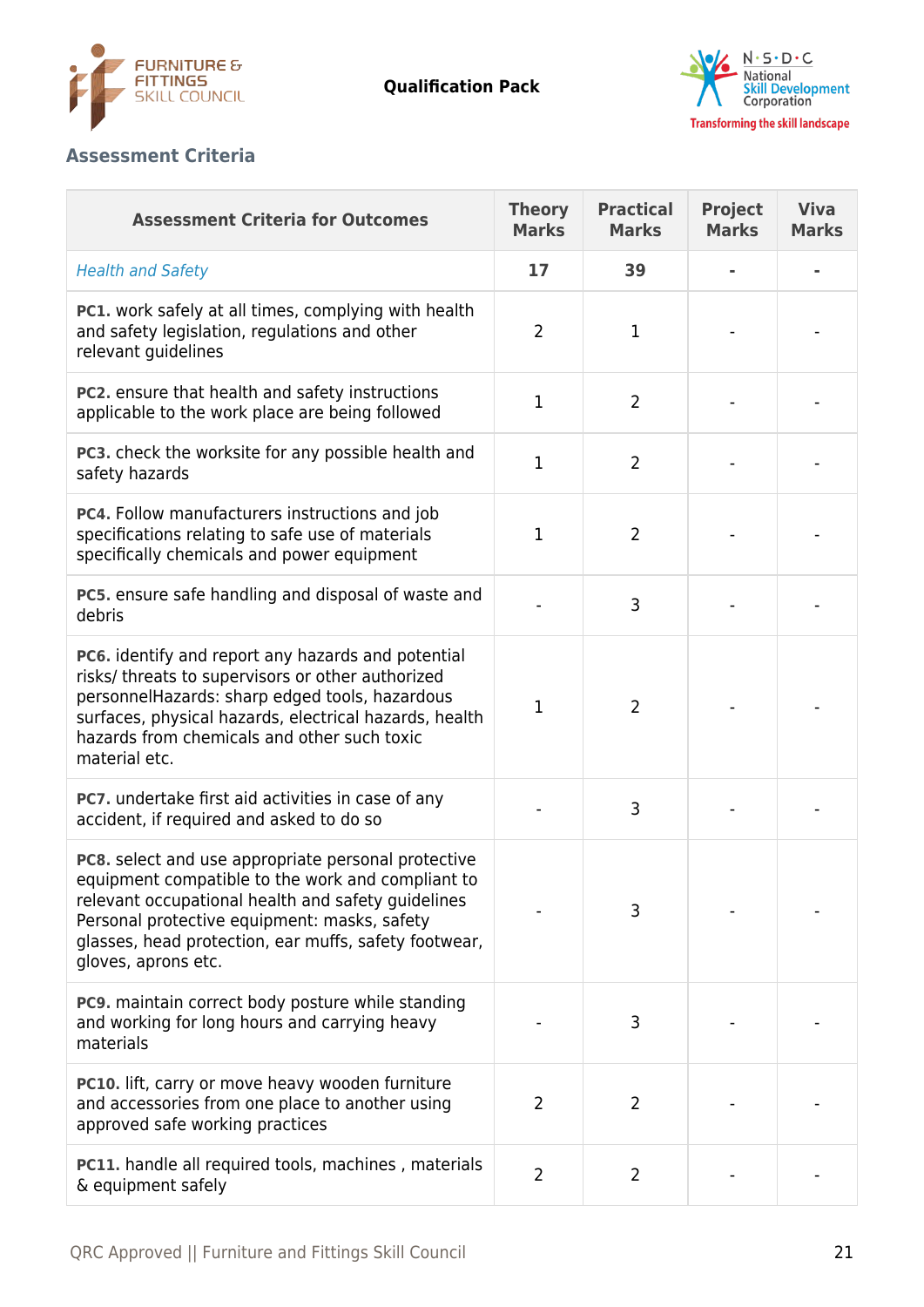



| <b>Assessment Criteria for Outcomes</b>                                                                                                                                                                                                                                | <b>Theory</b><br><b>Marks</b> | <b>Practical</b><br><b>Marks</b> | <b>Project</b><br><b>Marks</b> | <b>Viva</b><br><b>Marks</b> |
|------------------------------------------------------------------------------------------------------------------------------------------------------------------------------------------------------------------------------------------------------------------------|-------------------------------|----------------------------------|--------------------------------|-----------------------------|
| <b>PC12.</b> adhere to relevant occupational safety<br>policies while handling sharp tools to make and<br>install furniture and fittings                                                                                                                               |                               | 3                                |                                |                             |
| PC13. t ake safety measures while handling glass,<br>heavy wood, materials, chemicals etc.                                                                                                                                                                             |                               | 3                                |                                |                             |
| PC14. apply good housekeeping practices at all<br>timesGood housekeeping practices: clean/tidy work<br>areas, removal/disposal of waste products, protect<br>surfaces                                                                                                  | $\overline{2}$                | 1                                |                                |                             |
| <b>PC15.</b> report accident/incident report to authorized<br>personal                                                                                                                                                                                                 | $\mathbf{1}$                  | $\overline{2}$                   |                                |                             |
| PC16. perform basic safety checks before operation<br>of all machines, tools and electrical equipment                                                                                                                                                                  | $\overline{2}$                | 1                                |                                |                             |
| PC17. follow recommended material handling<br>procedure to control damage and personal injury                                                                                                                                                                          | 1                             | $\overline{2}$                   |                                |                             |
| <b>PC18.</b> follow safe working practices at all times                                                                                                                                                                                                                | $\mathbf{1}$                  | $\overline{2}$                   |                                |                             |
| <b>Dealing with Emergencies</b>                                                                                                                                                                                                                                        | 13                            | 31                               |                                |                             |
| <b>PC19.</b> follow appropriate procedure in case a of fire<br>emergency                                                                                                                                                                                               | $\mathbf{1}$                  | $\overline{2}$                   |                                |                             |
| PC20. follow electrical safety measures while<br>working with electrically powered tools & equipment                                                                                                                                                                   | $\overline{2}$                | $\overline{2}$                   |                                |                             |
| PC21. follow agreed work location procedures in the<br>event of an emergency or an accident                                                                                                                                                                            | $\mathbf{1}$                  | 2                                |                                |                             |
| PC22. follow emergency and evacuation procedures<br>in case of accidents, fires, natural calamities                                                                                                                                                                    | $\mathbf{1}$                  | $\overline{2}$                   |                                |                             |
| PC23. Check and ensure general health and safety<br>equipment are available at work site. General health<br>and safety equipment: fire extinguishers; first aid<br>equipment; safety instruments and clothing; safety<br>installations (e.g. fire exits, exhaust fans) | $\mathbf{1}$                  | 3                                |                                |                             |
| PC24. Comply with restrictions imposed on harmful<br>chemicals inside work area during working hours                                                                                                                                                                   |                               | 3                                |                                |                             |
| PC25. correctly demonstrate rescue techniques<br>applied during fire hazard                                                                                                                                                                                            |                               | 3                                |                                |                             |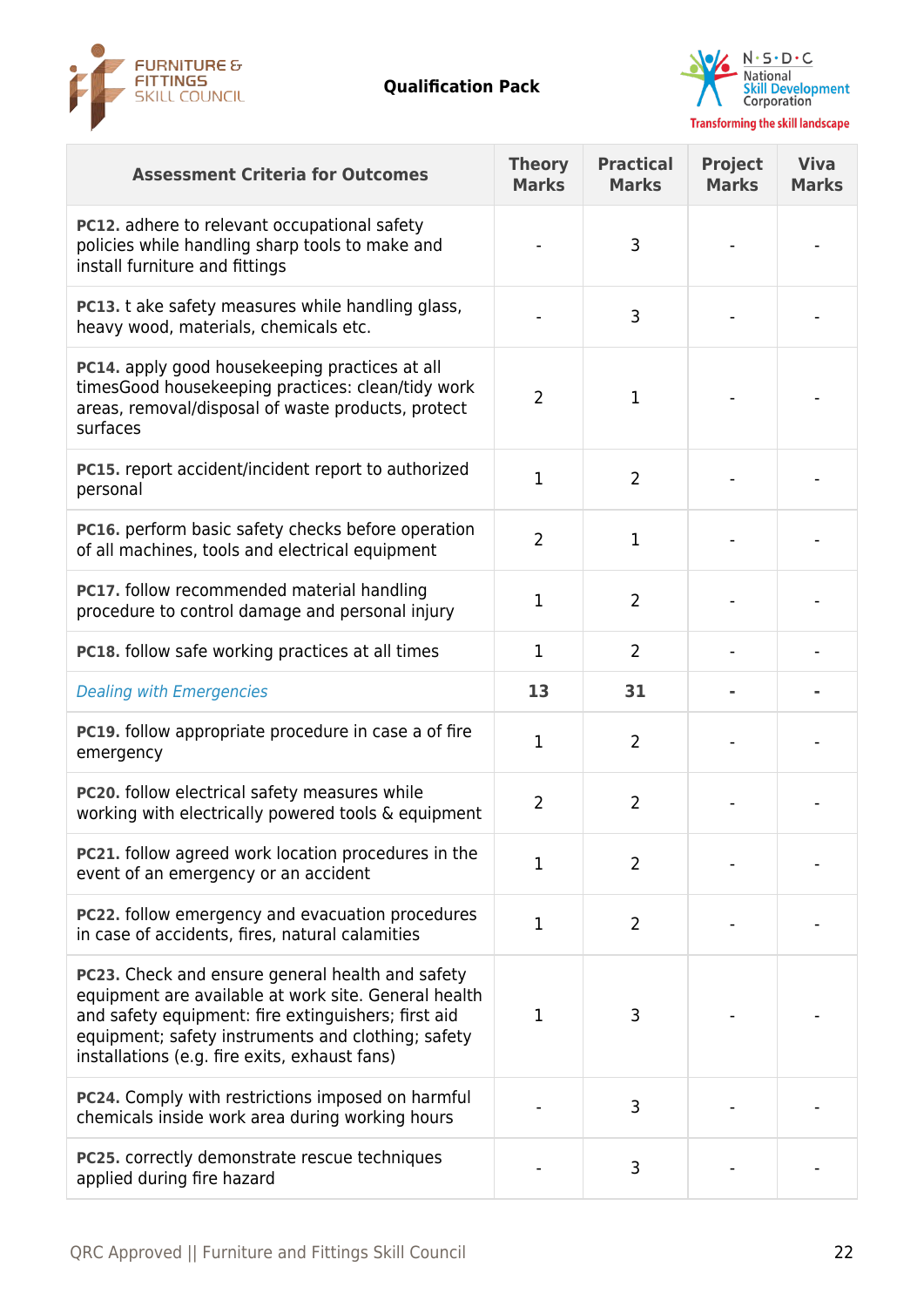



| <b>Assessment Criteria for Outcomes</b>                                                                                                                                                                                                                                                                                                                                                                                                                                                                                                                                                                                                                                                                                                                                           | <b>Theory</b><br><b>Marks</b> | <b>Practical</b><br><b>Marks</b> | <b>Project</b><br><b>Marks</b> | <b>Viva</b><br><b>Marks</b> |
|-----------------------------------------------------------------------------------------------------------------------------------------------------------------------------------------------------------------------------------------------------------------------------------------------------------------------------------------------------------------------------------------------------------------------------------------------------------------------------------------------------------------------------------------------------------------------------------------------------------------------------------------------------------------------------------------------------------------------------------------------------------------------------------|-------------------------------|----------------------------------|--------------------------------|-----------------------------|
| PC26. demonstrate good housekeeping in order to<br>prevent fire hazards                                                                                                                                                                                                                                                                                                                                                                                                                                                                                                                                                                                                                                                                                                           |                               | 3                                |                                |                             |
| PC27. demonstrate the correct use of a fire<br>extinguisher                                                                                                                                                                                                                                                                                                                                                                                                                                                                                                                                                                                                                                                                                                                       | $\overline{2}$                | 1                                |                                |                             |
| <b>PC28.</b> demonstrate how to free a person from<br>electrocution                                                                                                                                                                                                                                                                                                                                                                                                                                                                                                                                                                                                                                                                                                               | $\mathbf{1}$                  | $\overline{2}$                   |                                |                             |
| <b>PC29.</b> respond promptly and appropriately to an<br>accident situation or medical emergency                                                                                                                                                                                                                                                                                                                                                                                                                                                                                                                                                                                                                                                                                  |                               | 3                                |                                |                             |
| PC30. participate in emergency procedures<br>Emergency procedures: raising alarm, safe/efficient,<br>evacuation, correct means of escape, correct<br>assembly point, roll call, correct return to work                                                                                                                                                                                                                                                                                                                                                                                                                                                                                                                                                                            |                               | 3                                |                                |                             |
| PC31. use the various appropriate fire extinguishers<br>on different types of fires correctly. Types of fires:<br>Class A: e.g. ordinary solid combustibles, such as<br>wood, paper, cloth, plastic, charcoal, etc.; Class B:<br>flammable liquids andgases, such as gasoline,<br>propane, diesel fuel, tar, cooking oil, and similar<br>substances; Class C: e.g. electrical equipment such<br>as appliances, wiring, breaker panels, etc. These<br>categories of fires become Class A, B, and D fires<br>when the electrical equipment that initiated the fire<br>is no longer receiving electricity); Class D:<br>combustible metals such as magnesium, titanium,<br>and sodium (These fires burn at extremely high<br>temperatures and require special suppression<br>agents) | $\mathbf 1$                   | 2                                |                                |                             |
| PC32. state methods of accident prevention in the<br>work environment. Methods of accident prevention:<br>training in health and safety procedures; using<br>health and safety procedures; use of equipment and<br>working practices (such as safe carrying<br>procedures); safety notices, advice; instruction from<br>colleagues and supervisors                                                                                                                                                                                                                                                                                                                                                                                                                                | 3                             |                                  |                                |                             |
| <b>NOS Total</b>                                                                                                                                                                                                                                                                                                                                                                                                                                                                                                                                                                                                                                                                                                                                                                  | 30                            | 70                               |                                |                             |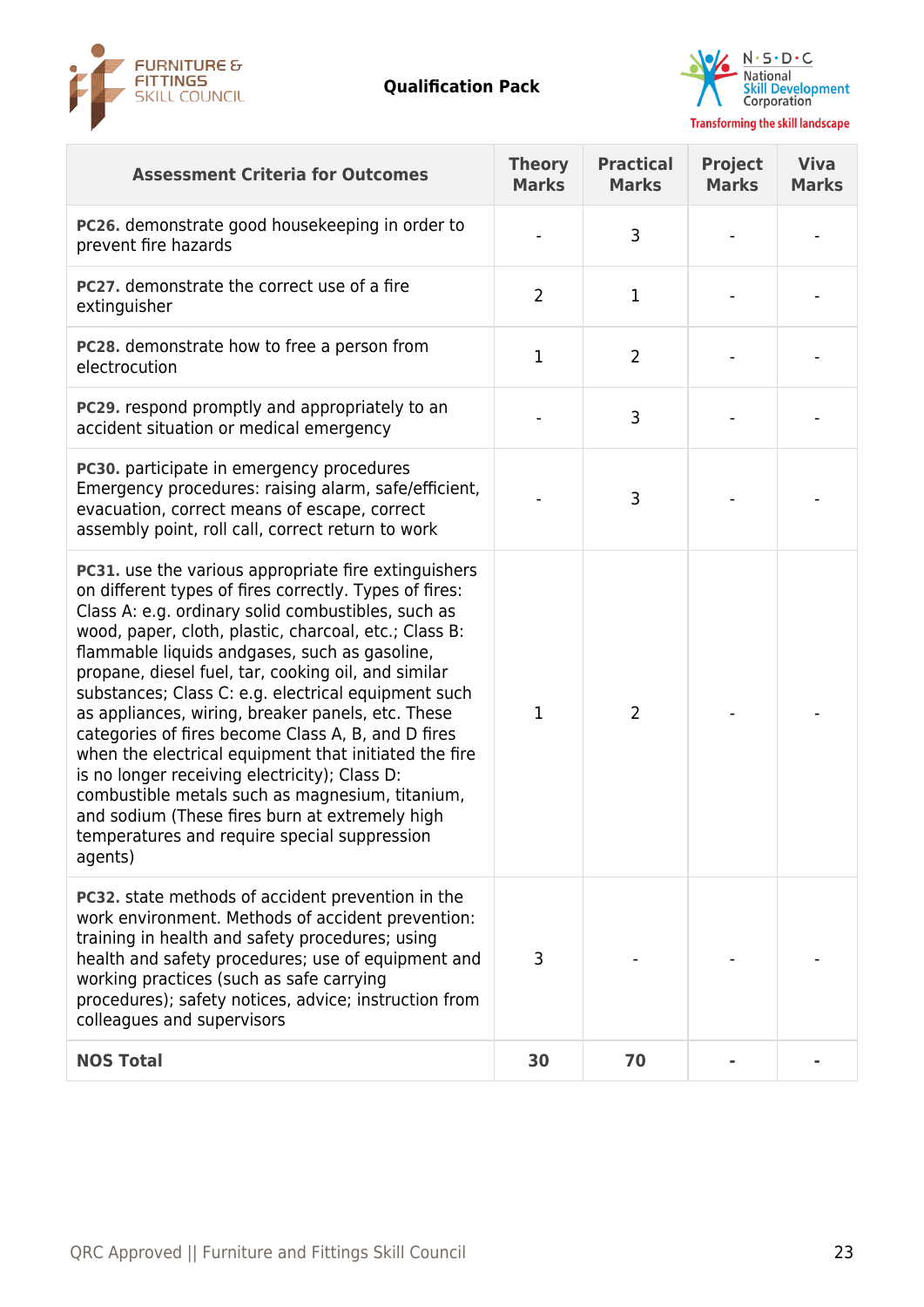



# **National Occupational Standards (NOS) Parameters**

| <b>NOS Code</b>            | FFS/N8601                             |
|----------------------------|---------------------------------------|
| <b>NOS Name</b>            | Ensure health and safety at workplace |
| <b>Sector</b>              | Furniture & Fittings                  |
| <b>Sub-Sector</b>          | Generic                               |
| <b>Occupation</b>          | Generic                               |
| <b>NSQF Level</b>          | 3                                     |
| <b>Credits</b>             | <b>NA</b>                             |
| <b>Version</b>             | 1.0                                   |
| <b>Last Reviewed Date</b>  | 12/07/2017                            |
| <b>Next Review Date</b>    | 12/07/2020                            |
| <b>NSQC Clearance Date</b> |                                       |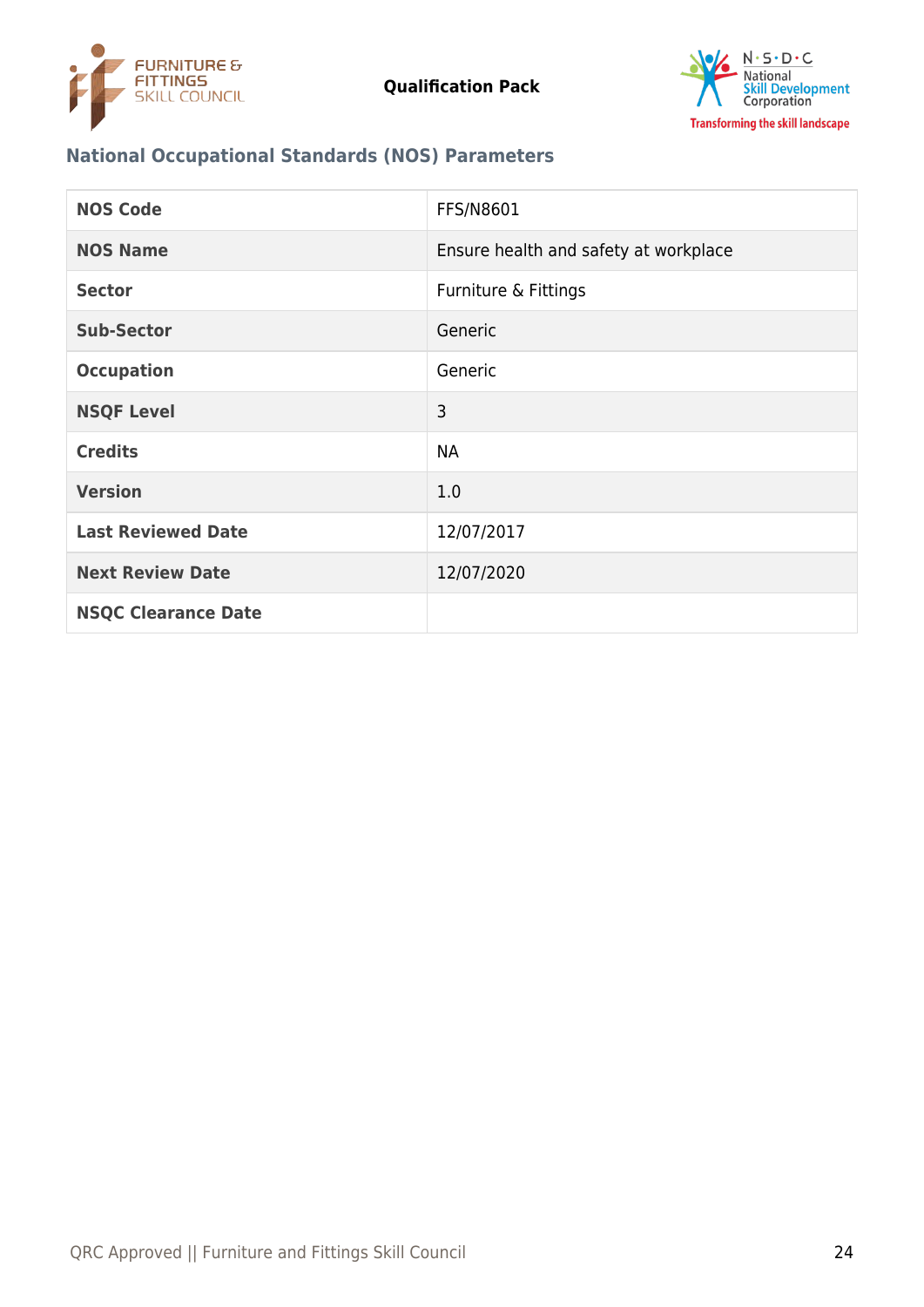



# <span id="page-24-0"></span>**FFS/N8801: Work effectively with others**

# **Description**

This OS unit is about communicating and coordinating with team members including subordinates and superiors.

# **Elements and Performance Criteria**

#### Interaction with Seniors

To be competent, the user/individual on the job must be able to:

- **PC1.** seek assistance from supervisor or any such appropriate authority as and when required
- **PC2.** ask questions and seek clarifications on work tasks whenever requiredndling procedures
- **PC3.** seek and obtain clarifications on policies and procedures, from the supervisor or other authorized personnel
- **PC4.** identify and report any possible deviations to appropriate authority
- **PC5.** address the problems effectively and report if required to immediate supervisor appropriately
- **PC6.** Receive instructions clearly from superiors and respond effectively on the same
- **PC7.** follow escalation matrix in case of any grievance
- **PC8.** accurately receive information and instructions from the supervisor related to ones work

### Work effectively

To be competent, the user/individual on the job must be able to:

- **PC9.** coordinate and cooperate with colleagues to achieve work objectives
- **PC10.** display courteous behaviour at all times
- **PC11.** respond politely to customer queries and other team members
- **PC12.** follow work place dress code
- **PC13.** keep work area in a tidy and organized state
- **PC14.** adhere to time lines and quality standards
- **PC15.** follow organizational policies and procedures
- **PC16.** share information with team wherever and whenever required to enhance quality and productivity at work place
- **PC17.** work together with co-workers in a synchronized manner
- **PC18.** communicate with others clearly, at a pace and in a manner that helps them to understand
- **PC19.** show respect to other and their work
- **PC20.** display active listening skills while interacting with others at work
- **PC21.** Demonstrate responsible and disciplined behaviors at the workplace disciplined behaviors: e.g. punctuality; completing tasks as per given time and standards; not gossiping and idling time; eliminating waste, honesty, etc.

# **Knowledge and Understanding (KU)**

The individual on the job needs to know and understand: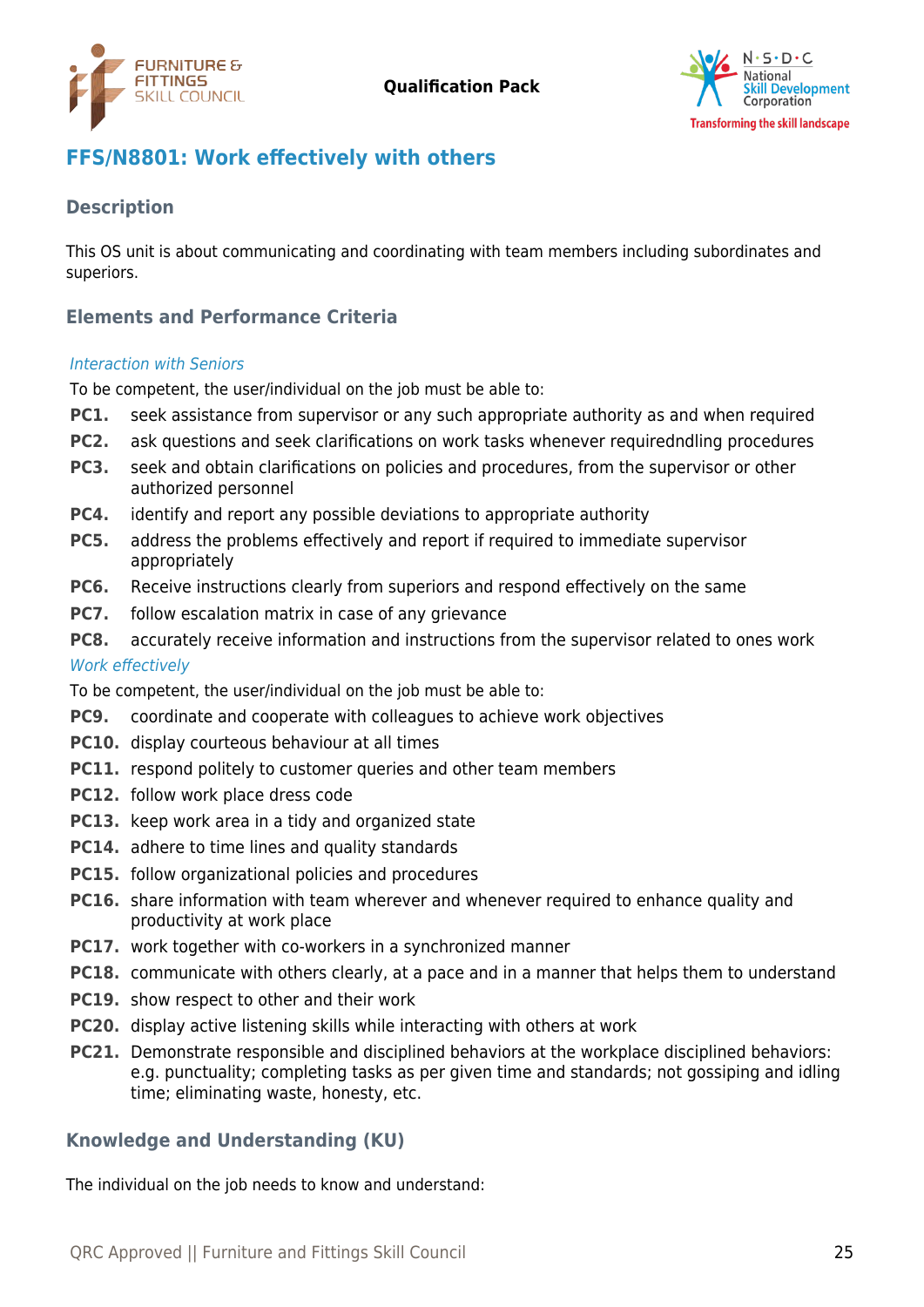



- **KU1.** legislation, standards, policies, and procedures followed in the company relevant to own employment and performance conditions
- **KU2.** reporting structure, inter-dependent functions, lines and procedures in the work area
- **KU3.** relevant people and their responsibilities within the work area
- **KU4.** escalation matrix and procedures for reporting work and employment relate issue clarifications and support
- **KU5.** importance of working effectively with others to achieve organizations goals
- **KU6.** importance of effective communication and establishing good working relationships with other
- **KU7.** responsibilities and objectives of the role
- **KU8.** own roles and responsibilities
- **KU9.** principle of furniture and fittings manufacturing and installation
- **KU10.** importance of having correct understanding of work task and objective
- **KU11.** how to keep work area clean and tidy and its importance
- **KU12.** applicable quality standards for assigned work task and objective
- **KU13.** Reporting procedure in case of deviations
- **KU14.** importance and need of supporting co-workers facing problems for smooth functioning of work
- **KU15.** different type of people that one is required to communicate and coordinate within the organization
- **KU16.** various components of communication cycle
- **KU17.** importance of active listening
- **KU18.** importance of discipline and ethics for professional success
- **KU19.** what constitutes disciplined behavior for a working professional
- **KU20.** expressing and addressing grievances appropriately and effectively
- **KU21.** importance and ways of managing interpersonal conflict effectively

# **Generic Skills (GS)**

User/individual on the job needs to know how to:

- **GS1.** write in Hindi or local language
- **GS2.** fill formats, logs and forms related to work in local language or Hindi/English
- **GS3.** document measurement appropriately whenever required
- **GS4.** read instructions from supervisor provided in local language or Hindi
- **GS5.** read and understand manufacturers instructions and job specifications
- **GS6.** interpret pictorial representations and written signs or instructions
- **GS7.** read and interpret numbers written in Hindi or local language
- **GS8.** understand safety symbols and basic warning signs wherever needed
- **GS9.** communicate effectively with team members, supervisors, managers etc.
- **GS10.** seek clarification on any unclear instructions in locally understood language
- **GS11.** take decisions of once own roles and responsibilities
- **GS12.** decide on material requirement for related to once work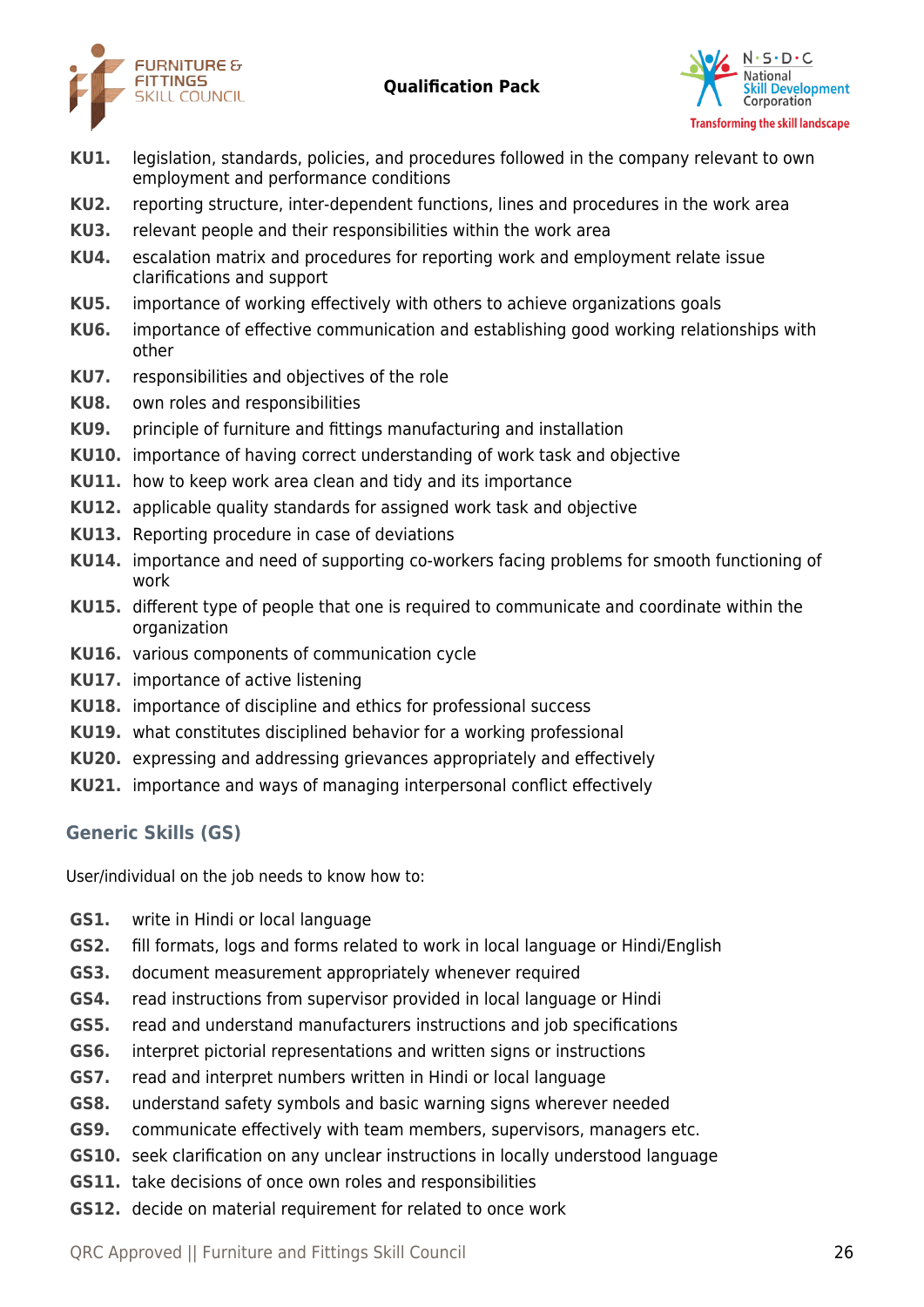



- **GS13.** decide on to accept or reject a work piece on the basis of quality parameter
- **GS14.** Plan and organize own work in a way that all activities are completed in time and as per specifications
- **GS15.** plan word as per job specification
- **GS16.** plan and organize cleaning and maintenance activities
- **GS17.** work and deliver output as per client requirement and satisfaction
- **GS18.** identify any defects in materials, tools and equipment and ways to resolve them
- **GS19.** determine timely correction of errors to minimize rejection of pieces or rework
- **GS20.** analyse the situation and take appropriate actions while dealing with team members
- **GS21.** analyse, evaluate and apply the information gathered from observation, experience, reasoning, or communication to act efficiently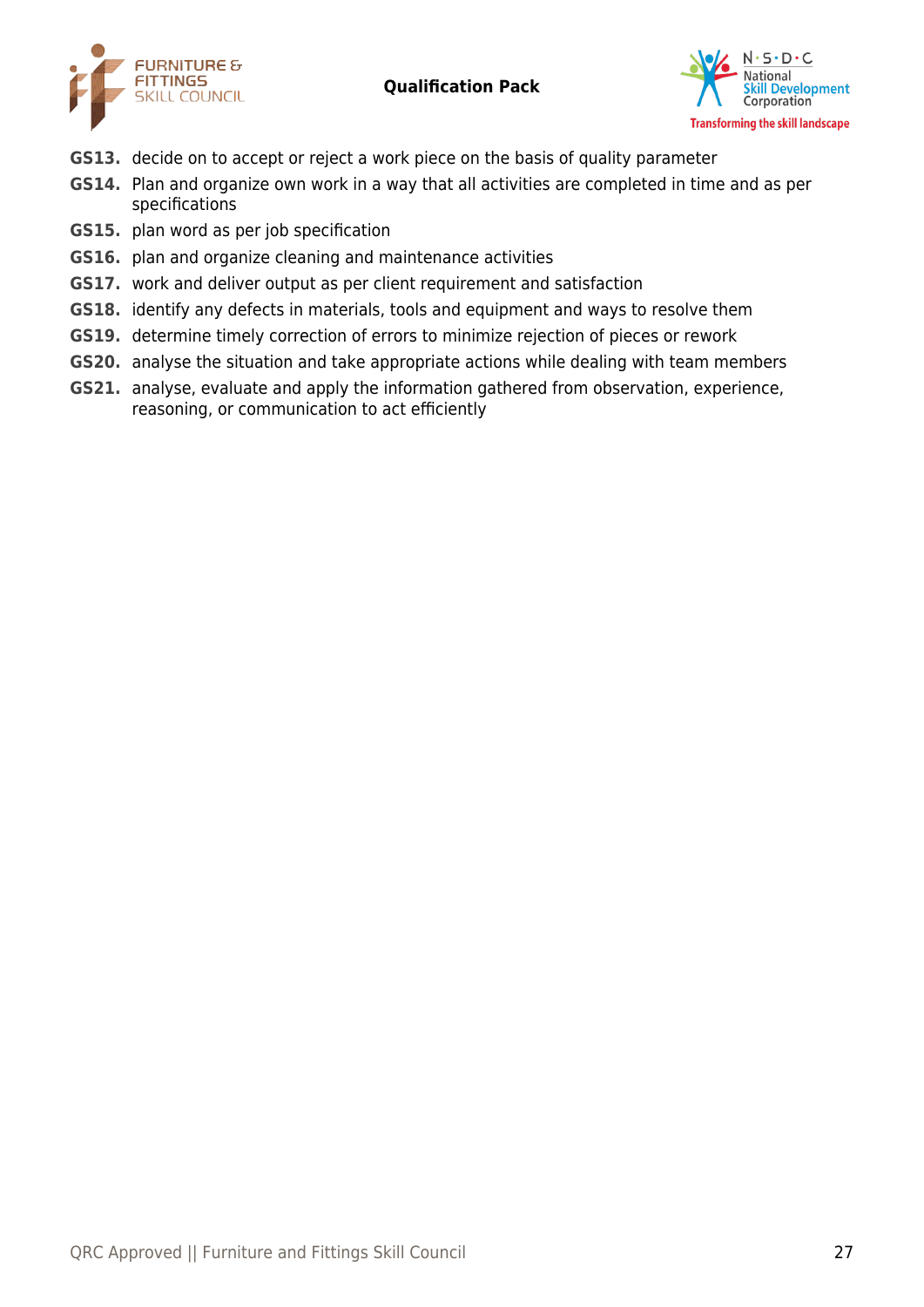



# **Assessment Criteria**

| <b>Assessment Criteria for Outcomes</b>                                                                                 | <b>Theory</b><br><b>Marks</b> | <b>Practical</b><br><b>Marks</b> | <b>Project</b><br><b>Marks</b> | <b>Viva</b><br><b>Marks</b> |
|-------------------------------------------------------------------------------------------------------------------------|-------------------------------|----------------------------------|--------------------------------|-----------------------------|
| <b>Interaction with Seniors</b>                                                                                         | 18                            | 15                               |                                |                             |
| PC1. seek assistance from supervisor or any<br>such appropriate authority as and when required                          | 1                             | 2                                |                                |                             |
| PC2. ask questions and seek clarifications on<br>work tasks whenever requiredndling procedures                          | 1                             | $\overline{2}$                   |                                |                             |
| PC3. seek and obtain clarifications on policies<br>and procedures, from the supervisor or other<br>authorized personnel | 5                             |                                  |                                |                             |
| PC4. identify and report any possible deviations<br>to appropriate authority                                            | 1                             | 2                                |                                |                             |
| PC5. address the problems effectively and report<br>if required to immediate supervisor appropriately                   | $\overline{2}$                | 3                                |                                |                             |
| PC6. Receive instructions clearly from superiors<br>and respond effectively on the same                                 | 1                             | $\overline{2}$                   |                                |                             |
| PC7. follow escalation matrix in case of any<br>grievance                                                               | $\overline{4}$                | $\overline{2}$                   |                                |                             |
| PC8. accurately receive information and<br>instructions from the supervisor related to ones<br>work                     | 3                             | $\overline{2}$                   |                                |                             |
| <b>Work effectively</b>                                                                                                 | 12                            | 55                               |                                |                             |
| <b>PC9.</b> coordinate and cooperate with colleagues<br>to achieve work objectives                                      |                               | 5                                |                                |                             |
| PC10. display courteous behaviour at all times                                                                          |                               | 5                                |                                |                             |
| PC11. respond politely to customer queries and<br>other team members                                                    | 1                             | 4                                |                                |                             |
| PC12. follow work place dress code                                                                                      |                               | 5                                |                                |                             |
| PC13. keep work area in a tidy and organized<br>state                                                                   |                               | 5                                |                                |                             |
| PC14. adhere to time lines and quality standards                                                                        | $\overline{2}$                | 3                                |                                |                             |
| PC15. follow organizational policies and<br>procedures                                                                  | 4                             |                                  |                                |                             |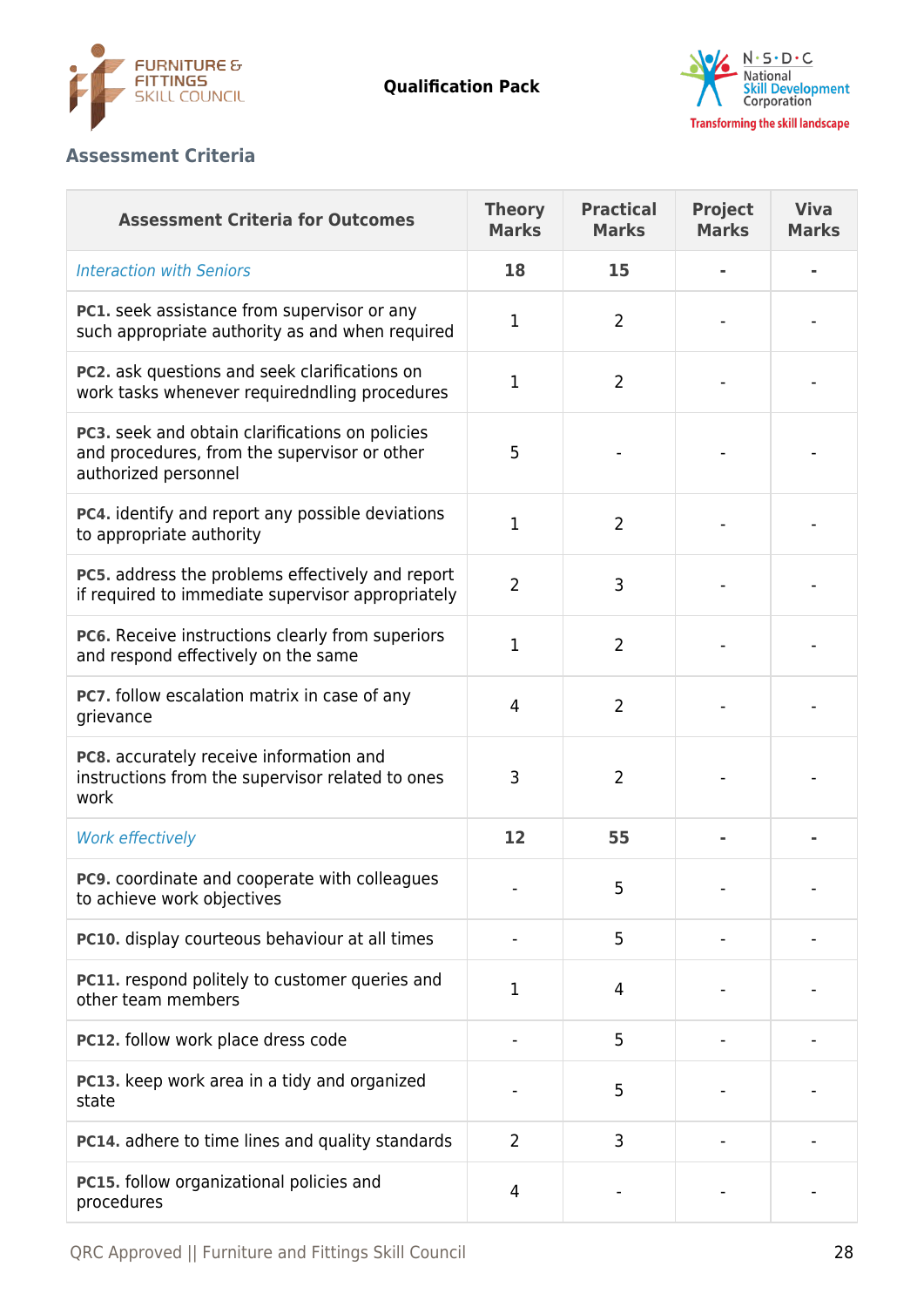



| <b>Assessment Criteria for Outcomes</b>                                                                                                                                                                                                                | <b>Theory</b><br><b>Marks</b> | <b>Practical</b><br><b>Marks</b> | <b>Project</b><br><b>Marks</b> | <b>Viva</b><br><b>Marks</b> |
|--------------------------------------------------------------------------------------------------------------------------------------------------------------------------------------------------------------------------------------------------------|-------------------------------|----------------------------------|--------------------------------|-----------------------------|
| <b>PC16.</b> share information with team wherever and<br>whenever required to enhance quality and<br>productivity at work place                                                                                                                        | 2                             | 3                                |                                |                             |
| <b>PC17.</b> work together with co-workers in a<br>synchronized manner                                                                                                                                                                                 |                               | 6                                |                                |                             |
| <b>PC18.</b> communicate with others clearly, at a<br>pace and in a manner that helps them to<br>understand                                                                                                                                            | 3                             | 3                                |                                |                             |
| <b>PC19.</b> show respect to other and their work                                                                                                                                                                                                      |                               | 5                                |                                |                             |
| <b>PC20.</b> display active listening skills while<br>interacting with others at work                                                                                                                                                                  |                               | 5                                |                                |                             |
| <b>PC21.</b> Demonstrate responsible and disciplined<br>behaviors at the workplace disciplined<br>behaviors: e.g. punctuality; completing tasks as<br>per given time and standards; not gossiping and<br>idling time; eliminating waste, honesty, etc. |                               | 6                                |                                |                             |
| <b>NOS Total</b>                                                                                                                                                                                                                                       | 30                            | 70                               |                                |                             |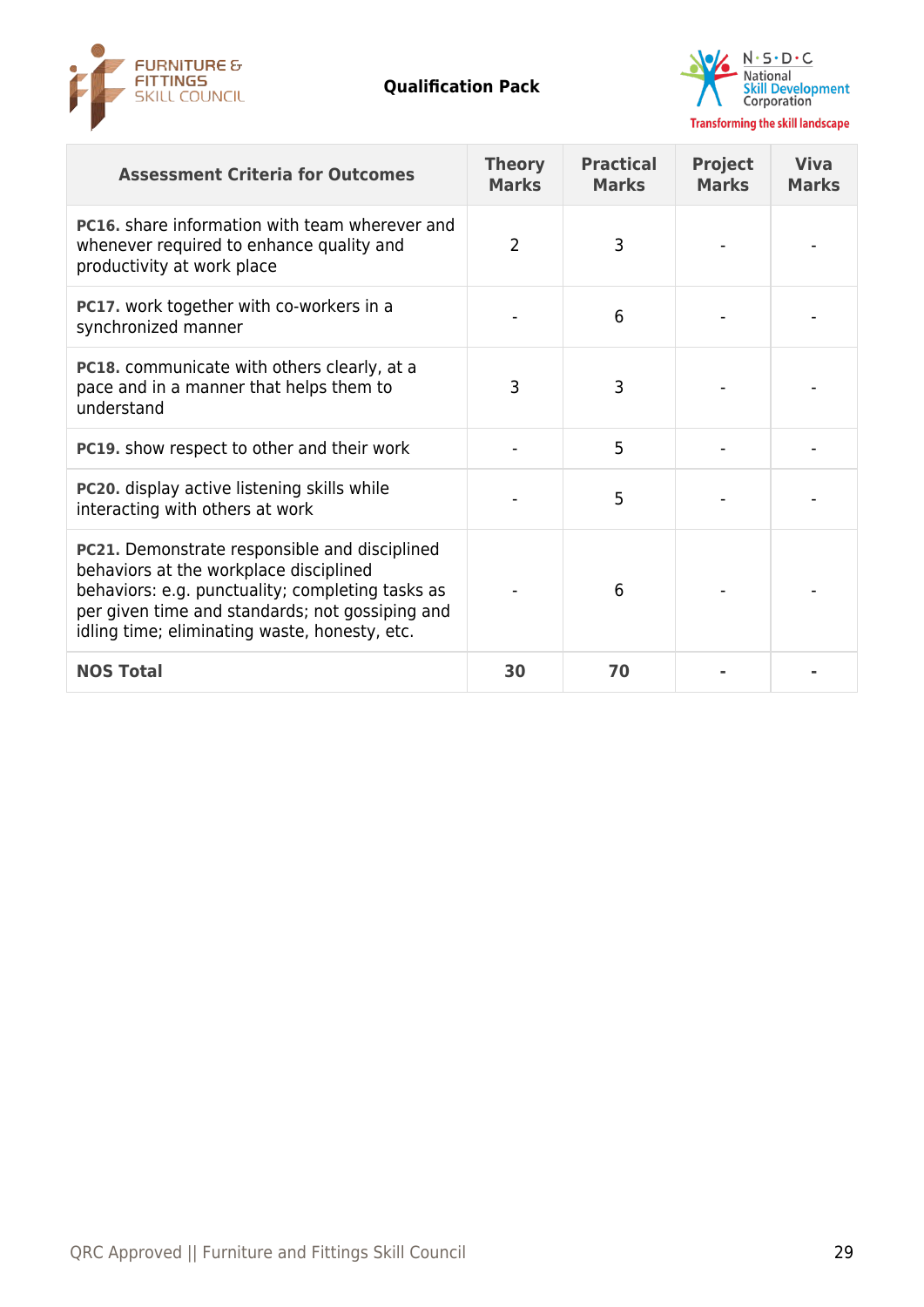



# **National Occupational Standards (NOS) Parameters**

| <b>NOS Code</b>            | <b>FFS/N8801</b>             |
|----------------------------|------------------------------|
| <b>NOS Name</b>            | Work effectively with others |
| <b>Sector</b>              | Furniture & Fittings         |
| <b>Sub-Sector</b>          | Generic                      |
| <b>Occupation</b>          | Generic                      |
| <b>NSQF Level</b>          | 3                            |
| <b>Credits</b>             | <b>NA</b>                    |
| <b>Version</b>             | 1.0                          |
| <b>Last Reviewed Date</b>  | 12/07/2017                   |
| <b>Next Review Date</b>    | 12/07/2020                   |
| <b>NSQC Clearance Date</b> | 03/08/2018                   |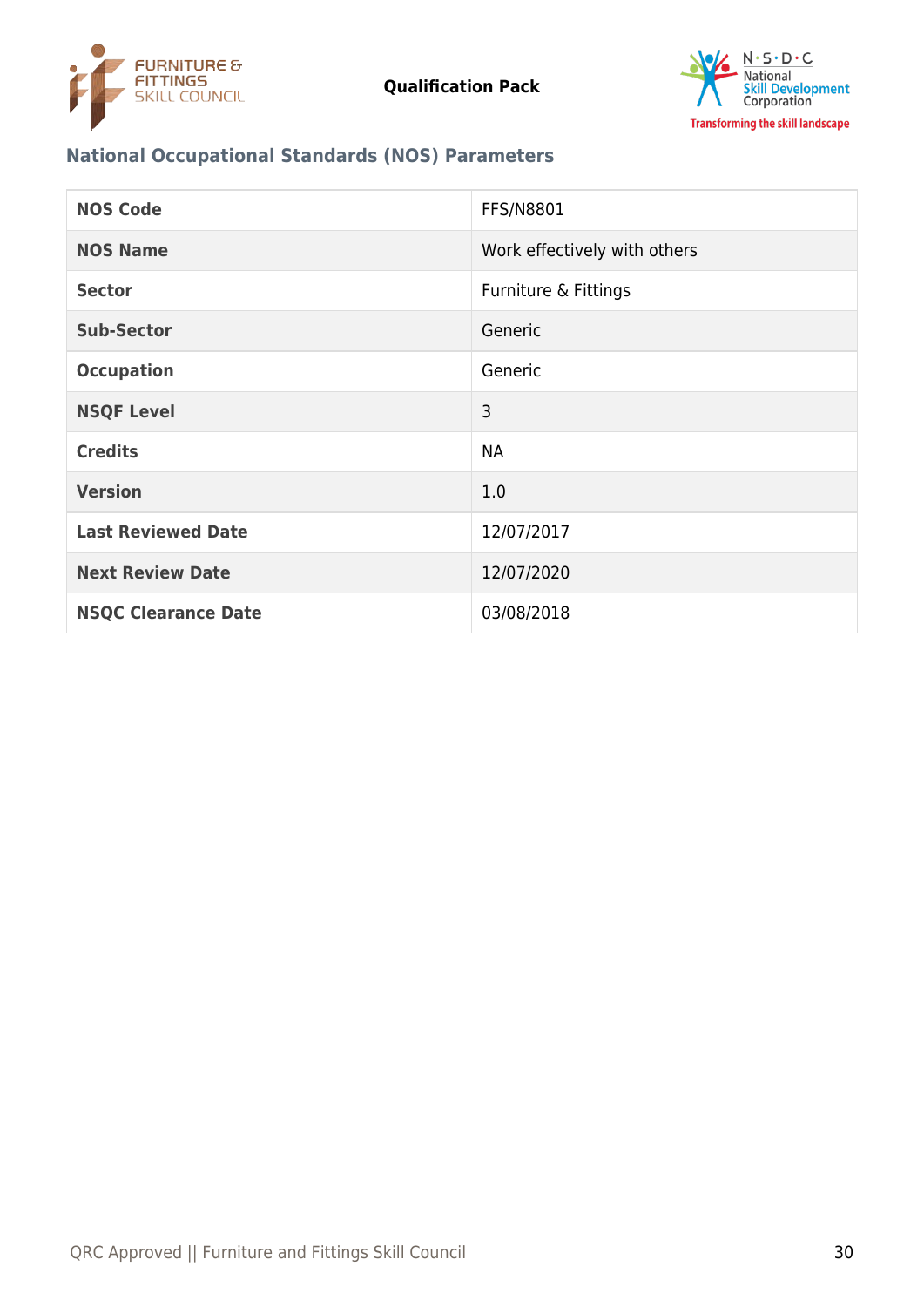



# <span id="page-30-0"></span>Assessment Guidelines and Assessment Weightage

### **Assessment Guidelines**

1. Criteria for assessment for each Qualification Pack will be created by the Sector Skill Council. Each Element/ Performance Criteria (PC) will be assigned marks proportional to its importance in NOS. SSC will also lay down proportion of marks for Theory and Skills Practical for each Element/ PC.

2. The assessment for the theory part will be based on knowledge bank of questions created by the SSC.

3. Assessment will be conducted for all compulsory NOS, and where applicable, on the selected elective/option NOS/set of NOS.

4. Individual assessment agencies will create unique question papers for theory part for each candidate at each examination/training center (as per assessment criteria below).

5. Individual assessment agencies will create unique evaluations for skill practical for every student at each examination/ training center based on these criteria.

6. To pass the Qualification Pack assessment, every trainee should score the Recommended Pass % aggregate for the QP.

7. In case of unsuccessful completion, the trainee may seek reassessment on the Qualification Pack.

#### **Recommended Pass % aggregate for QP : 50**

### <span id="page-30-1"></span>**Assessment Weightage**

Compulsory NOS

| <b>National Occupational</b><br><b>Standards</b>   | <b>Theory</b><br><b>Marks</b> | <b>Practical</b><br><b>Marks</b> | <b>Project</b><br><b>Marks</b> | <b>Viva</b><br><b>Marks</b> | <b>Total</b><br><b>Marks</b> | Weightage |
|----------------------------------------------------|-------------------------------|----------------------------------|--------------------------------|-----------------------------|------------------------------|-----------|
| FFS/N4111. Prepare to<br>weave cane seat           | 30                            | 70                               |                                |                             | 100                          | 30        |
| FFS/N4112. Weave cane<br>seat                      | 30                            | 70                               |                                |                             | 100                          | 35        |
| FFS/N8601.Ensure health<br>and safety at workplace | 30                            | 70                               |                                |                             | 100                          | 20        |
| FFS/N8801.Work<br>effectively with others          | 30                            | 70                               |                                |                             | 100                          | 15        |
| <b>Total</b>                                       | 120                           | 280                              |                                |                             | 400                          | 100       |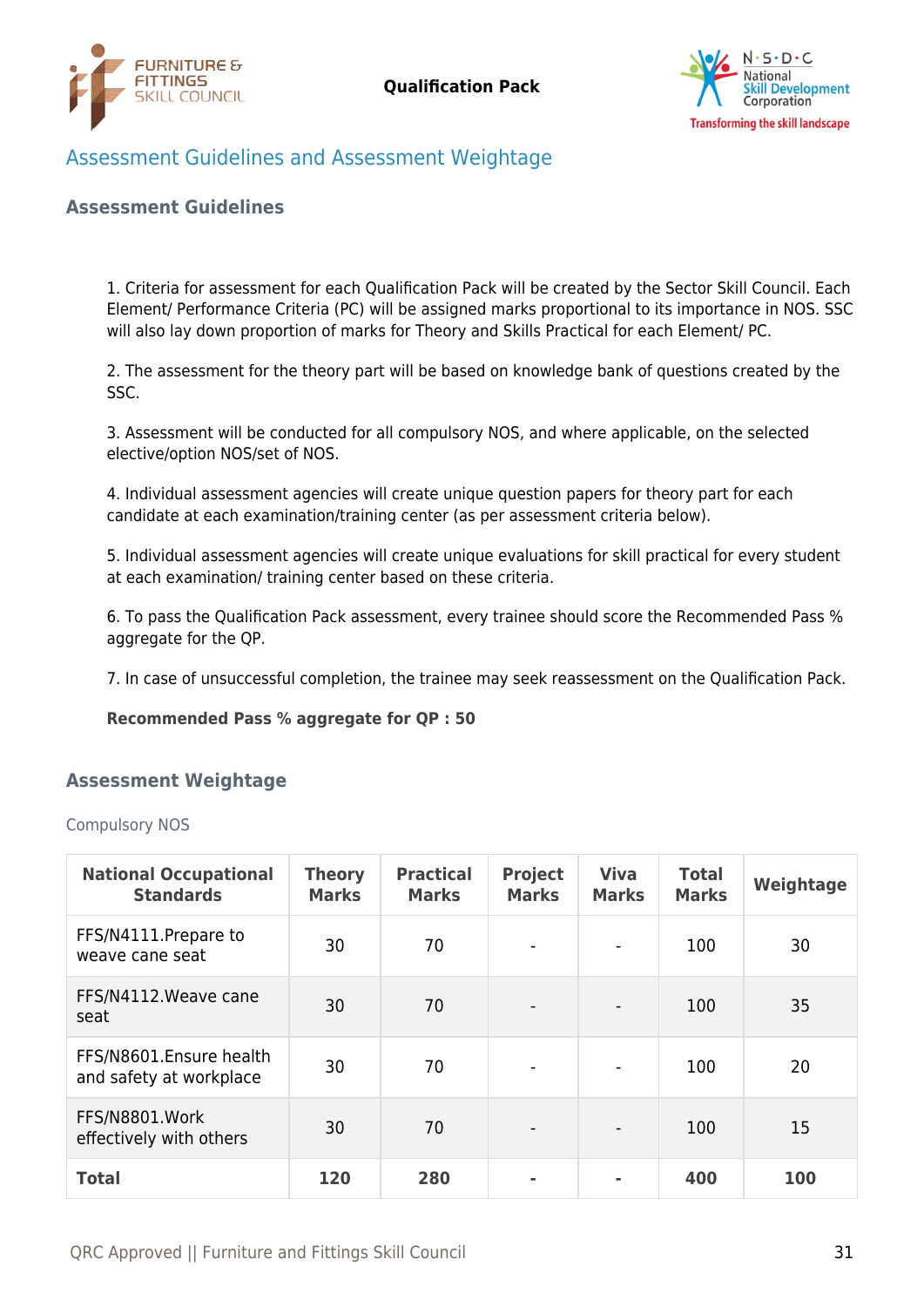



# <span id="page-31-0"></span>**Acronyms**

| <b>NOS</b>  | National Occupational Standard(s)               |
|-------------|-------------------------------------------------|
| <b>NSQF</b> | National Skills Qualifications Framework        |
| <b>QP</b>   | <b>Qualifications Pack</b>                      |
| <b>TVET</b> | Technical and Vocational Education and Training |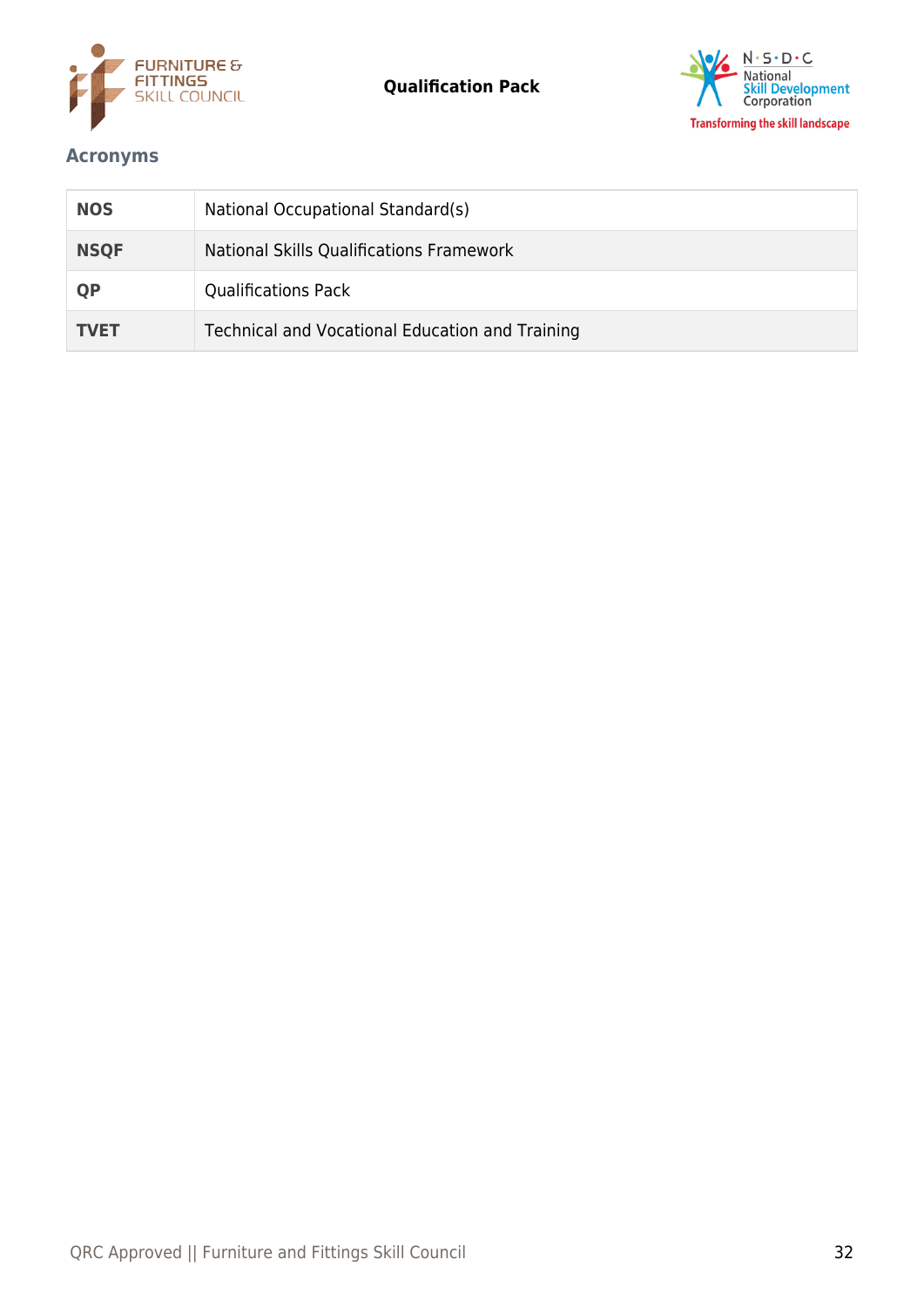

T

**Qualification Pack**



# <span id="page-32-0"></span>**Glossary**

| <b>Sector</b>                                                    | Sector is a conglomeration of different business operations having<br>similar business and interests. It may also be defined as a distinct<br>subset of the economy whose components share similar characteristics<br>and interests.                                                                         |
|------------------------------------------------------------------|--------------------------------------------------------------------------------------------------------------------------------------------------------------------------------------------------------------------------------------------------------------------------------------------------------------|
| <b>Sub-sector</b>                                                | Sub-sector is derived from a further breakdown based on the<br>characteristics and interests of its components.                                                                                                                                                                                              |
| <b>Occupation</b>                                                | Occupation is a set of job roles, which perform similar/ related set of<br>functions in an industry.                                                                                                                                                                                                         |
| <b>Job role</b>                                                  | Job role defines a unique set of functions that together form a unique<br>employment opportunity in an organisation.                                                                                                                                                                                         |
| <b>Occupational</b><br><b>Standards (OS)</b>                     | OS specify the standards of performance an individual must achieve<br>when carrying out a function in the workplace, together with the<br>Knowledge and Understanding (KU) they need to meet that standard<br>consistently. Occupational Standards are applicable both in the Indian<br>and global contexts. |
| <b>Performance Criteria</b><br>(PC)                              | Performance Criteria (PC) are statements that together specify the<br>standard of performance required when carrying out a task.                                                                                                                                                                             |
| <b>National</b><br><b>Occupational</b><br><b>Standards (NOS)</b> | NOS are occupational standards which apply uniquely in the Indian<br>context.                                                                                                                                                                                                                                |
| <b>Qualifications Pack</b><br>(QP)                               | QP comprises the set of OS, together with the educational, training and<br>other criteria required to perform a job role. A QP is assigned a unique<br>qualifications pack code.                                                                                                                             |
| <b>Unit Code</b>                                                 | Unit code is a unique identifier for an Occupational Standard, which is<br>denoted by an 'N'                                                                                                                                                                                                                 |
| <b>Unit Title</b>                                                | Unit title gives a clear overall statement about what the incumbent<br>should be able to do.                                                                                                                                                                                                                 |
| <b>Description</b>                                               | Description gives a short summary of the unit content. This would be<br>helpful to anyone searching on a database to verify that this is the<br>appropriate OS they are looking for.                                                                                                                         |
| <b>Scope</b>                                                     | Scope is a set of statements specifying the range of variables that an<br>individual may have to deal with in carrying out the function which have<br>a critical impact on quality of performance required.                                                                                                  |
| <b>Knowledge and</b><br><b>Understanding (KU)</b>                | Knowledge and Understanding (KU) are statements which together<br>specify the technical, generic, professional and organisational specific<br>knowledge that an individual needs in order to perform to the required<br>standard.                                                                            |